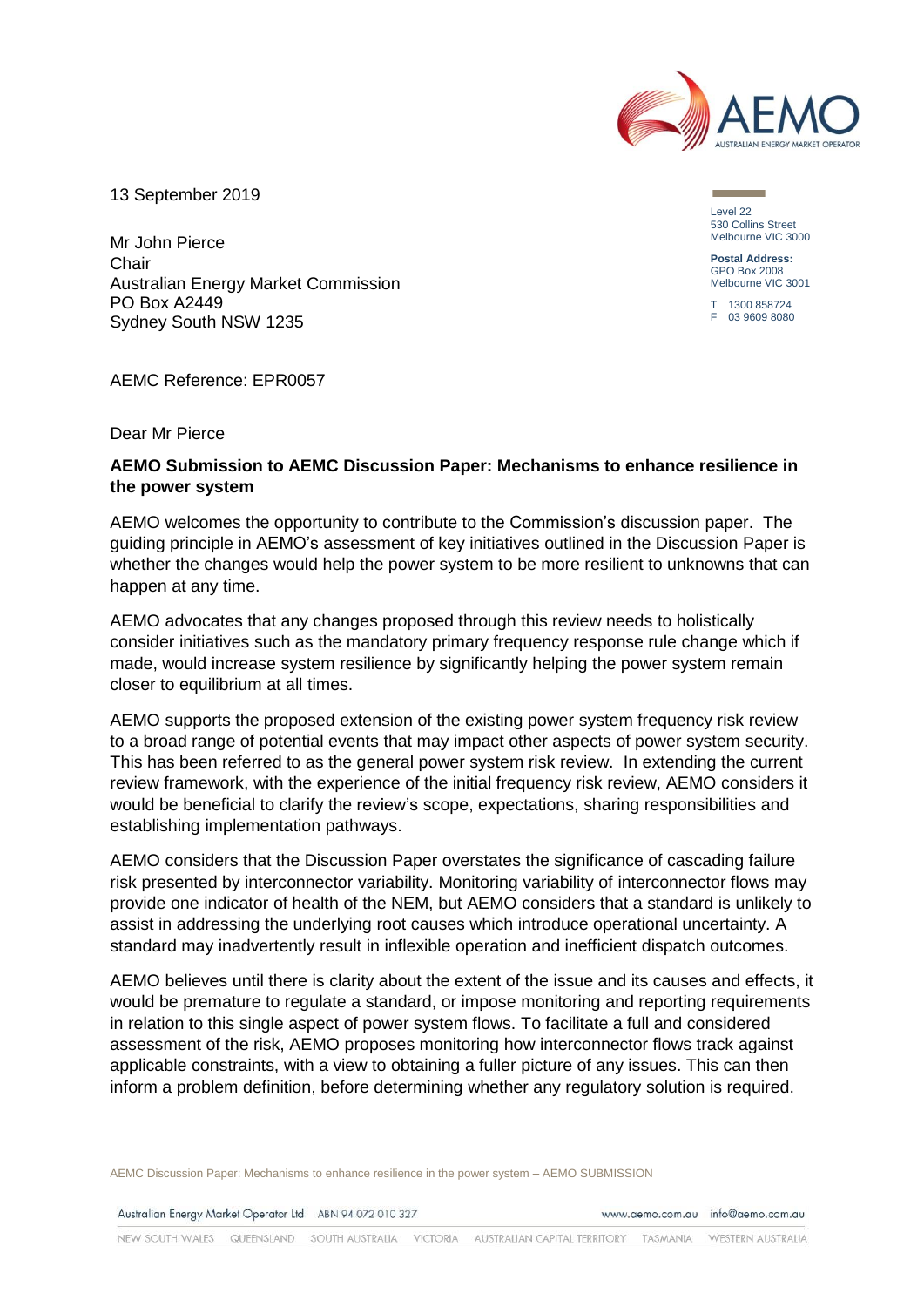

AEMO does not support the n-1 (plus) proposal canvassed in the Discussion Paper. This concept is narrowly defined (limited to renewable generation variability); assumes an ability to forecast and quantify the consequences of indistinct risks on power system assets; and ultimately does not adequately address the most pressing threats to the system during normal operations.

AEMO instead proposes that the modified 'protected operations' framework be applied to indistinct risks that present as reasonably possible (indistinct credible risks) rather than the application of a n-1 (plus).

AEMO welcomes the opportunity to discuss our submission further with the Commission. Should you have any questions on the matters raised in our submission, please contact Kevin Ly, Group Manager - Regulation at [Kevin.Ly@aemo.com.au](mailto:Kevin.Ly@aemo.com.au)

Yours sincerely

Peter Geers **Chief Strategy and Markets Officer**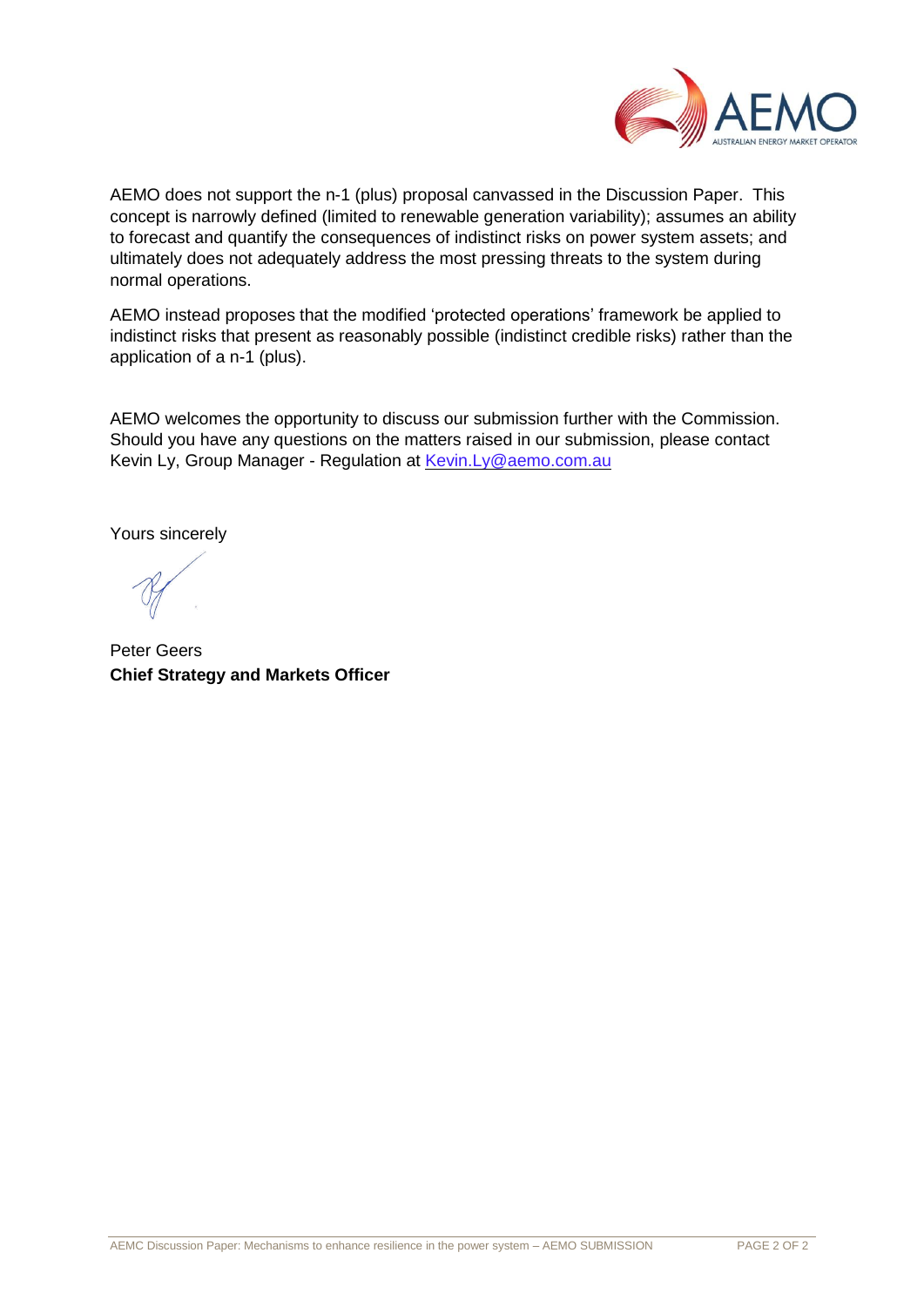

## Submission to AEMC Discussion Paper: Mechanisms to enhance resilience in the power system

**September 2019**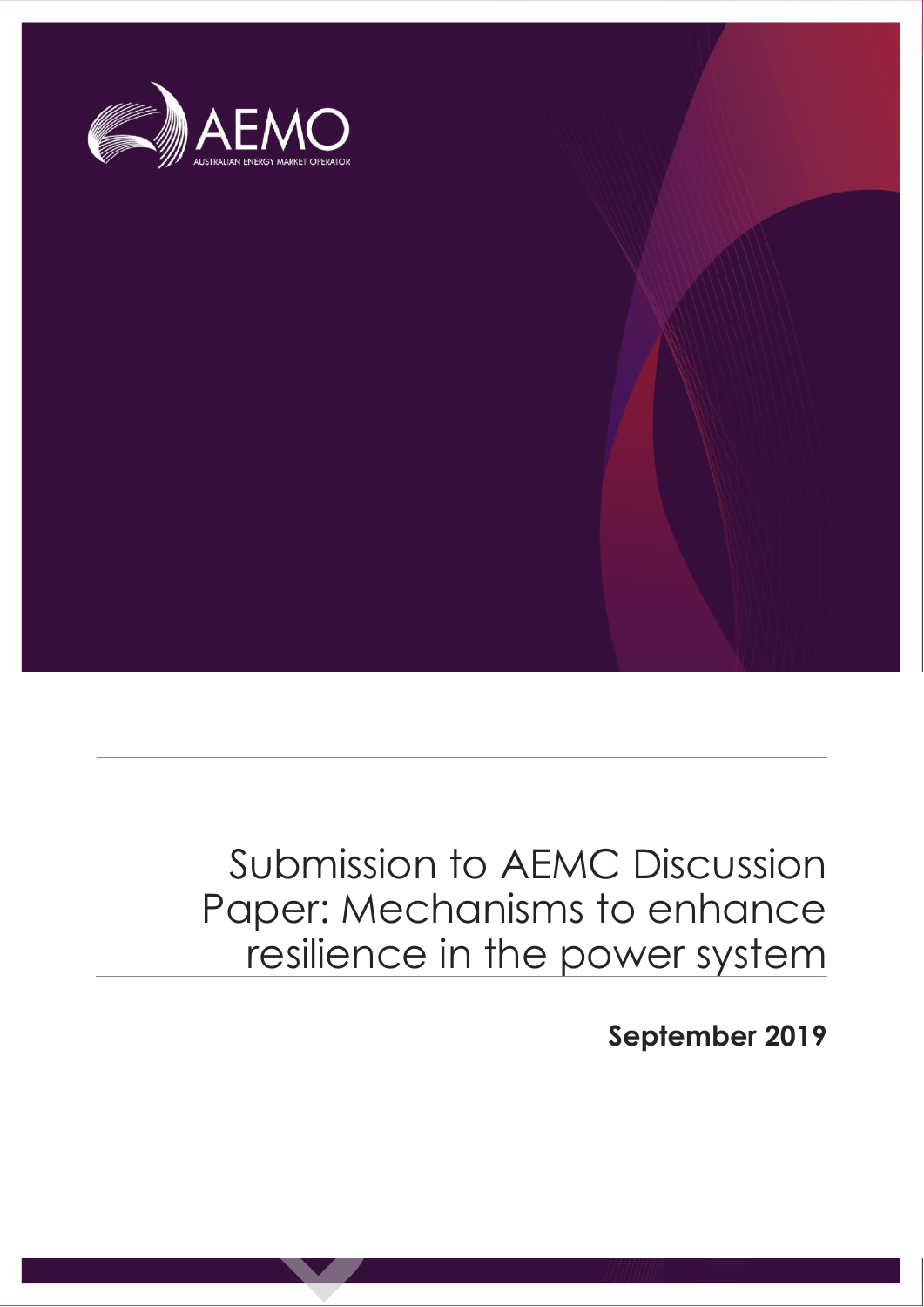# **Executive summary**

The NEM transition to a de-centralised, de-carbonised and digital power system, together with more diverse commercial influences on generation and demand behaviour, have resulted in a decline in the resilience of the power system to withstand large, sudden changes in frequency, voltage, or other properties. The causes of declining resilience are many, varied, and interdependent, as are the solutions needed to address those causes. These issues are being experienced internationally, as grids worldwide transform to new technologies.

AEMO acknowledges that the scope of the AEMC's review of the South Australia black system event is limited by its terms of reference. However, it must be recognised that if improved power system resilience is the desired outcome, the priorities for regulatory change must focus on, and address, the underlying causes of the decline of inherent resilience in the power system. The measures proposed in the discussion paper alone cannot efficiently improve power system resilience, because they seek to address the symptoms rather than causes of low resilience. The NEM power system needs to be more resilient to unknowns that can happen at any time. Initiatives such as mandatory primary frequency response are necessary to make that happen, by helping the power system remain closer to equilibrium at all times.

AEMO urges caution in considering incremental regulatory change limited to individual aspects of the whole interconnected issue of supply and demand uncertainty. It is important any such changes are flexible and discretionary.

#### **AEMC discussion paper proposals**

The AEMC's staff discussion paper *Mechanisms to enhance resilience in the power system – Review of the South Australia Black System Event*, proposes measures to expand the way in which AEMO manages power system security risk from two sources of uncertainty, described in the paper as:

- 'Credible indistinct risks' the range of variability associated with forecasting uncertainty for weather-dependent renewable energy resources.
- 'Non-credible indistinct risks' focusing on 'high impact low probability' events.

The paper proposes measures for identifying and managing the impact of these risks:

- For 'credible indistinct risks', adding a variable margin to the largest single credible contingency for which AEMO maintains a secure operating state.
- For 'non-credible indistinct risks', three measures:
	- Expanding the existing power system frequency risk review beyond events that have an impact on frequency, to consider the full range of risks to the power system arising from indistinct non-credible contingencies.
	- Expanding the protected events framework to allow ad hoc protected operation, allowing AEMO to manage 'non-credible' risks emerging in real time.
	- Monitoring interconnector flows against a standard.

AEMO acknowledges the intent of the proposals in the discussion paper is to enable AEMO to take positive action to reduce the likelihood that cascading failures will result either from high levels of variability within dispatch intervals or a large, simultaneous and widespread event. However, AEMO considers there is a simpler and more effective way to improve NEM contingency risk management.

#### **An alternative approach to contingency risk management**

There are threats to the power system that are not clearly addressed in the existing contingency framework, yet need to be managed in operational timeframes. In contrast with the categorisation in the AEMC's discussion paper, AEMO considers these as threats that: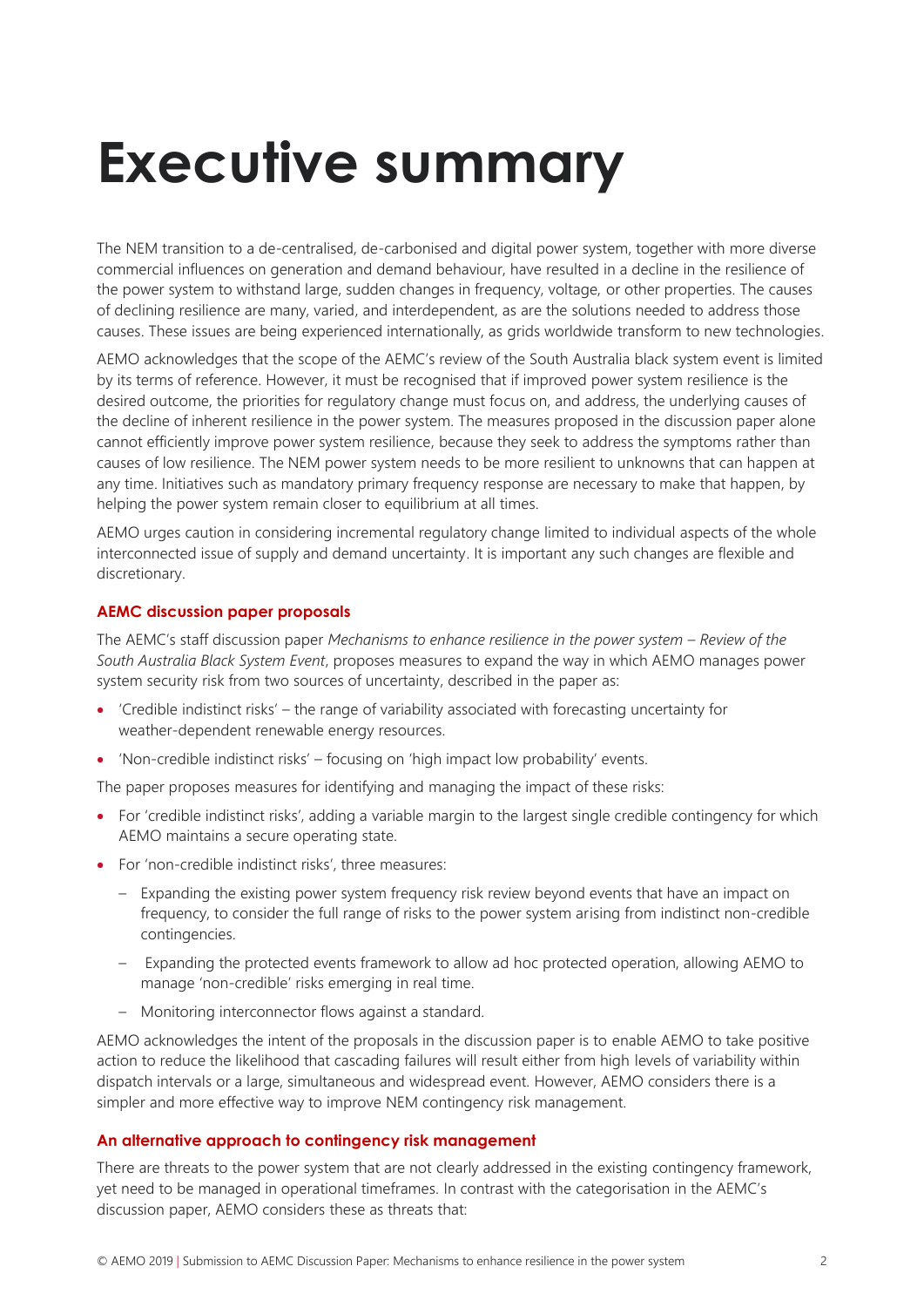- Could cause sudden, large, and (from a timing perspective) unexpected variations in supply or demand that cannot be accounted for in AEMO's forecasting and dispatch systems.
- Are indistinct in the sense that it is not possible to identify which power system assets could be impacted.
- Are nevertheless **credible**, in the normal sense of the word, in the operational time horizon being considered (credible in normal operating conditions, or become credible in abnormal conditions).

A contingency risk management framework that appropriately and effectively incorporates these threats to the power system should:

- Be capable of broad application across a range of sources of uncertainty that can create such risks, including as yet unknown risks.
- Operate within a simple and transparent governance framework, allowing AEMO as the independent system operator to address real-time conditions within and external to the power system, apply professional judgment drawn from experience, and account for the actions it takes as a result.
- Where possible, be implemented through adapting existing regulatory frameworks to be fit for purpose for the power system of today and tomorrow.

With these principles in mind, AEMO suggests a preferable approach as follows.

#### **AEMO proposal**

- Redefine and expand the existing concept of a contingency event beyond the failure or removal from service of generation or transmission equipment, to cover any unplanned event that causes a sudden change in the balance of available supply and demand.
	- Most importantly, it must be clear that contingency events can impact identified assets or be distributed across multiple assets, including load. This would be subject to the proviso that under normal conditions AEMO is to keep the power system secure for the largest loss of supply or demand that AEMO considers would result from a single credible contingency event in the NEM (or any region) at any time.
- Revise the concepts of credible and non-credible contingencies, moving away from an example-based approach to definitions focusing on the probability of occurrence. In abnormal conditions, AEMO will assess and if necessary reclassify a non-credible contingency as credible, whether it relates to identified assets or a heightened threat of sudden supply or demand changes over a broad area.
	- With these revised contingency concepts, the reclassification criteria will allow AEMO to apply different types of measures to manage non-credible events that have become credible in abnormal conditions, depending on the nature of the risk:
		- For credible distinct (identifiable and quantifiable) events, by applying traditional constraint-based measures such that the power system is expected to remain in a satisfactory operating state in accordance with the power system security principles should that event occur.
		- For credible indistinct (dispersed and non-quantifiable) events, by taking steps within AEMO's control to increase the resilience of the power system to those events, such that the power system is expected to remain in a satisfactory operating state should those events occur.
- Notify reclassification and contingency management measures to the market close to real time, with regular reviews and transparent reporting.
- Retain a more limited protected events regime, limited to high impact events that are foreseeable but remain non-credible at all times, with identifiable control measures that could economically reduce the impact. The operational management of a protected event will be limited to the measures approved as part of the declaration process. These may or may not ensure the power system remains satisfactory.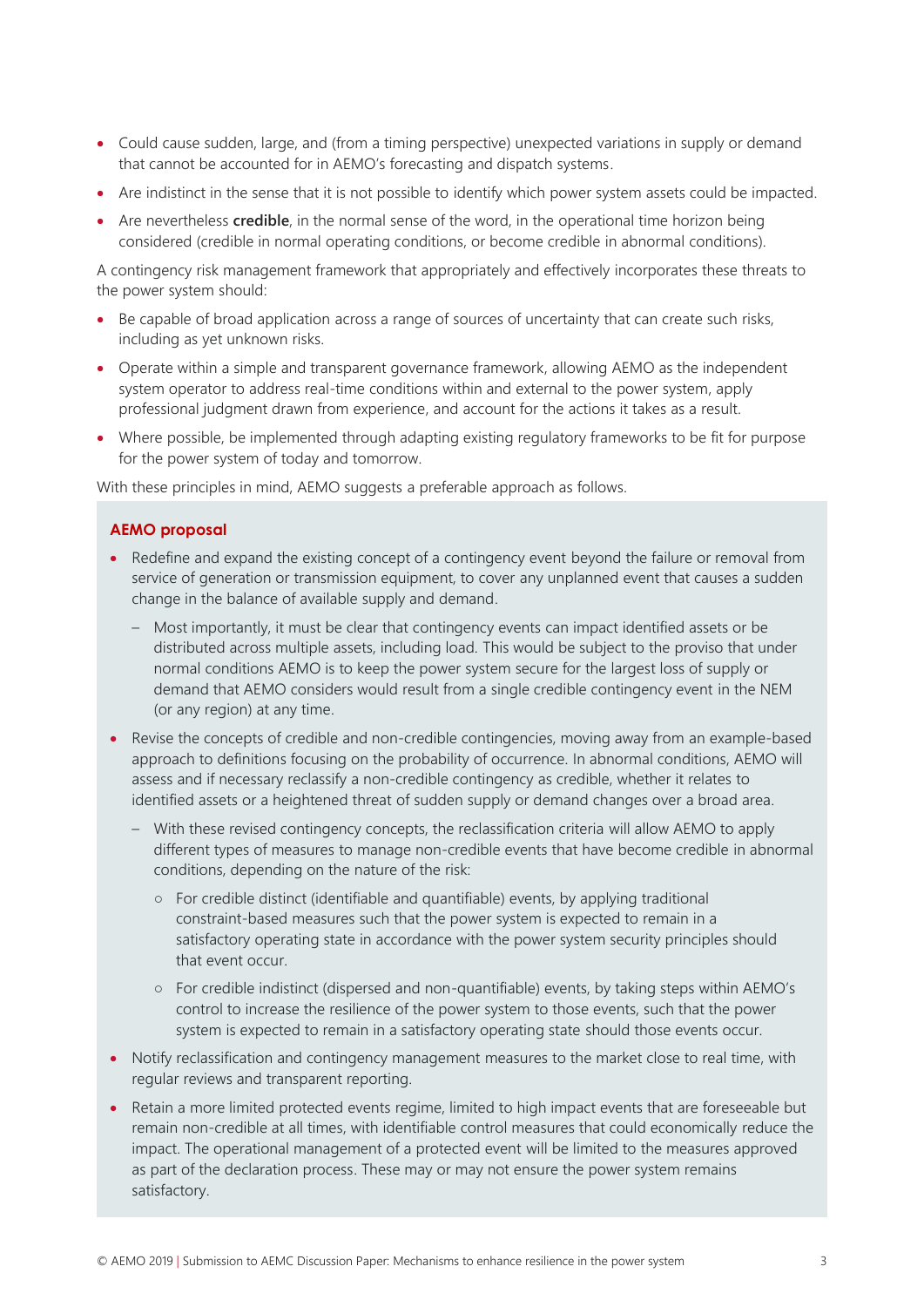#### **Response to remaining proposals**

In respect of the discussion paper proposals not directly relating to operational contingency risk management, AEMO:

- Agrees with the need for a broader review of power system risks beyond frequency, with an appropriate scope and greater involvement from network service providers in risk identification and quantification.
- Proposes monitoring how interconnector flows track against applicable constraints, with a view to obtaining a fuller picture of any issues. This can then inform a problem definition, before determining whether any regulatory solution is required.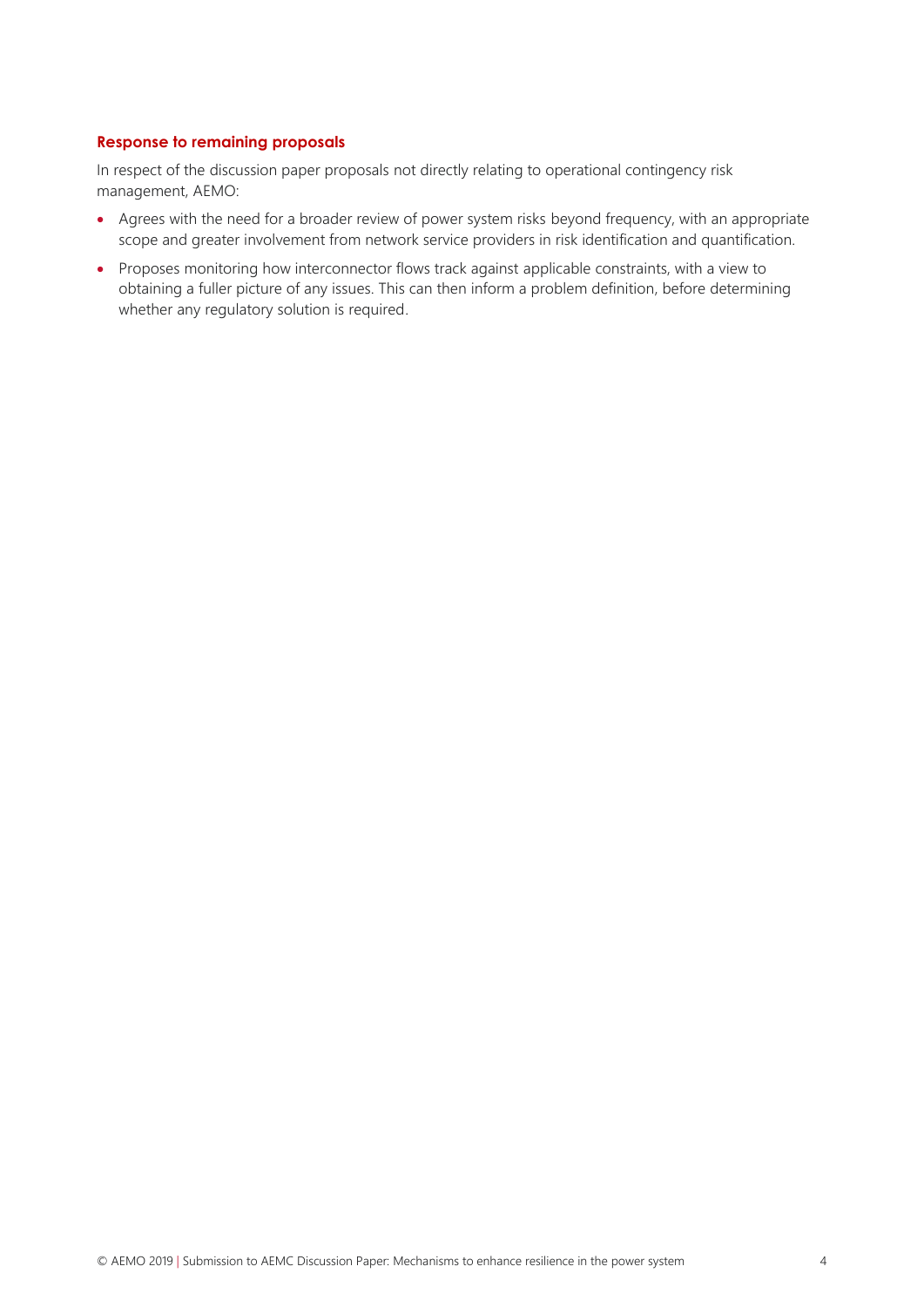# **1. Observations on power system operation**

## 1.1 The black system event

The AEMC's terms of reference for this review require it to build on findings from both the AER and AEMO event reports. AEMO's report concluded that the cause of the black system was a loss of synchronism following a sudden reduction in generation due to a control system response to a series of transmission faults experienced by many inverter-controlled generators simultaneously over a wide area.

The power system events that led directly to the black system on 28 September 2016 were non-credible in terms of the current framework. Objectively, however, the conditions on that day presented a credible but not definable threat of multiple impacts on power system equipment across large areas within the South Australia region. With that came a heightened risk of unidentifiable failures, with unknown consequences.

Using the terminology of the AEMC discussion paper, these were 'indistinct, non-credible' events. If we step away from the existing NEM contingency management rules, AEMO suggests they could more appropriately be considered as indistinct but **credible** events in the prevailing conditions.

In the three years since the black system event, the NEM has fundamentally changed in terms of:

- Quantity and technology type of generation normally online.
- Physical and commercial behaviour of generation.
- Significantly greater understanding (through observation and modelling) of the impact of phenomena like low system strength, low inertia, and declining frequency control.
- Mechanisms to identify and control system strength, inertia, and frequency control.

Limiting the focus of the AEMC's black system review to pre- and post-event observations is artificial. The significance of uncertainty resulting from issues like wind feathering and interconnector flow variability is marginal in the broader context of the power system in 2019 and beyond.

#### 1.1.1 Extreme wind cut-out

Wind feathering, or extreme wind cut-out (EWC) was not a material contributor to variability during the storm prior to the South Australia black system, and is not a focus area in the context of resilience.

EWC settings at individual turbines and across wind farms are known. They are established in a way that minimises the reduction in output across an entire wind farm. Many wind turbine control systems are set to respond differently at increasing wind speeds sustained for a decreasing period<sup>1</sup>, as experienced at individual or clustered turbines, typically dispersed over a wide area (sometimes tens of square kilometres) at various elevations.

Forecasts for EWC are factored into AEMO's Australian wind energy forecasting system (AWEFS), and AEMO has tools that monitor and manage EWC in dispatch to the extent practicable and override processes that operators can use if necessary.

This contrasts sharply with less predictable variability that occurs more frequently and on a much larger scale from all sorts of weather conditions (both common and extreme), price-related or technical output changes, demand variation, unexpected behaviour of non-scheduled generation, and dispatch non-conformance.

<sup>&</sup>lt;sup>1</sup> Typically starting at 90 km/h sustained for 10 minutes on average.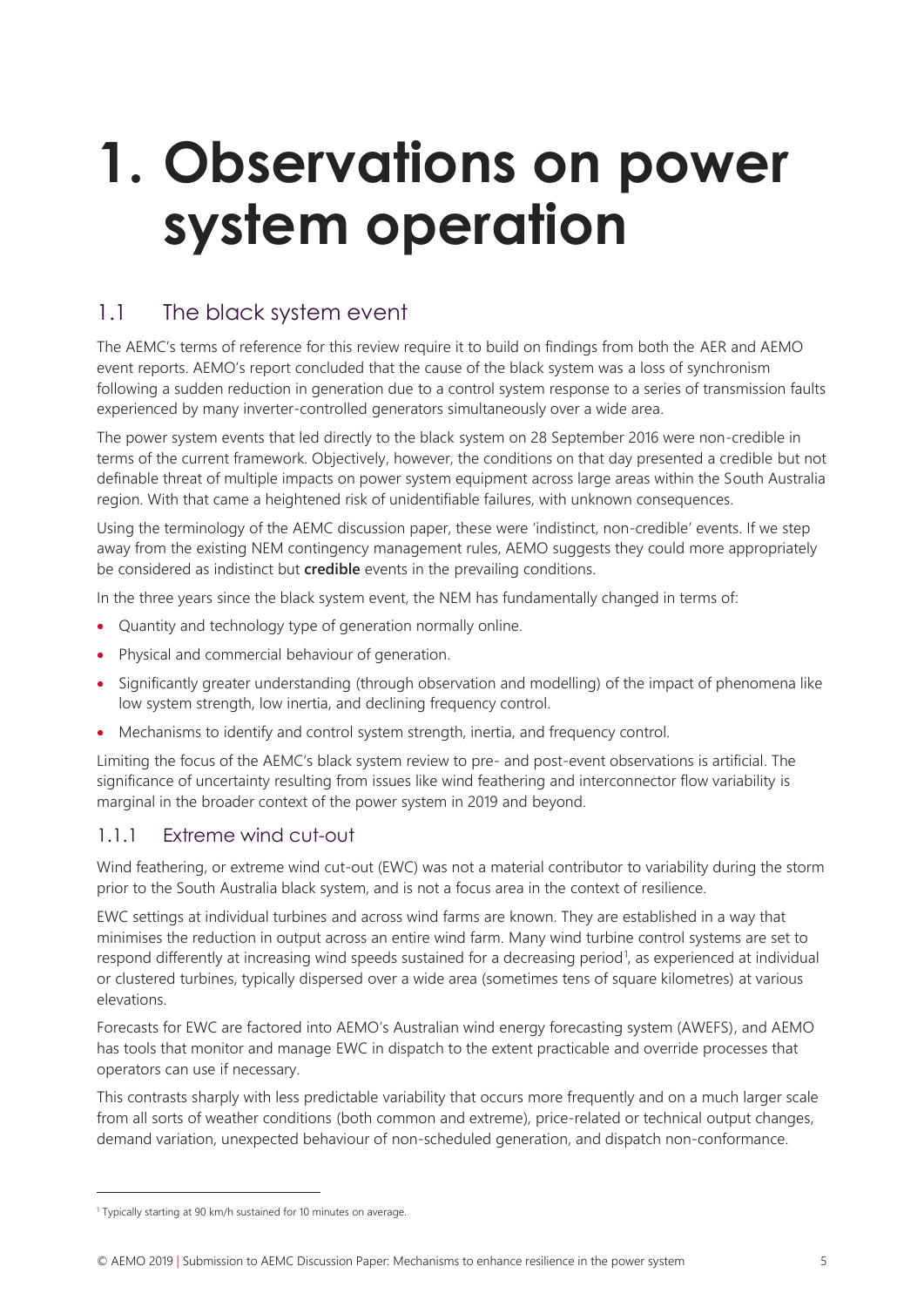#### 1.1.2 Interconnector flows

Under the current NEM design, interconnectors will often exceed their constraint levels at times during a dispatch interval, sometimes materially, because they absorb changes in generation and demand within the two interconnected regions. That is expected and normal and does not of itself indicate the power system is not secure. AEMO's NEM dispatch engine (NEMDE) solves this for the next dispatch interval where it dispatches generators either side of the interconnector accordingly. The flow across the interconnector is a function of economic dispatch. Where there are price differentials between the regions, central dispatch will seek to maximise flows of cheaper electricity into the more expensive region.

The speed and frequency of changes in output of electronically-connected generation could be causing interconnector flow changes to become more volatile. The extent and impact of any increased volatility is yet to be established, however. To avoid unintended outcomes of changes to the regulation of interconnector flows, it is essential to first understand the extent of any issues and their impact in the overall context of variability in NEM dispatch.

## 1.2 Impacts of the energy transformation

Australia is undergoing an unprecedented transformation of generation technology and operation as new clean generation technologies are installed at world-leading rates. This is occurring both across the consumer base as distributed energy resources (DER) and as large-scale generation on transmission and distribution networks. The power system will change more in a technical, operational and market sense over a decade than it has in the last century, driving a rapid need for new principles and guidelines for managing uncertainty and risk in a very fast changing system and market context.

Modern power systems across the world are entering unchartered territory with rapidly evolving technical, planning and forecasting risks, as more power is supplied by distributed, de-centralised and digital equipment. These risks magnify uncertainty, challenging system and network operators' ability to maintain secure operations under both normal and abnormal operating conditions. Most recently:

- A routine credible contingency on the UK grid on 9 August 2019 (lightning strike resulting in the loss of approximately 500 MW embedded generation) saw the almost simultaneous loss of a further 1,378 MW of generation at two geographically and technologically separate plants. Interim reporting<sup>2</sup> indicates reduction of about 740 MW of generation at an offshore wind farm due to successive protection system responses to a system voltage fluctuation likely associated with the lightning. About 640 MW of generation tripped at a gas-fired power station, initiated by discrepancies on three independent safety critical speed measurement signals to the generator control system. Automatic under-frequency load shedding (UFLS) was activated (about 1.1 million customers representing 5% of load). Frequency and voltage collapse were avoided in this case, as the load shedding successfully stabilised frequency.
	- It is worth noting that in the NEM, the availability of automatic UFLS can vary significantly in some regions depending on the time of day. In periods of high rooftop solar output, the impact of UFLS is reduced and could be insufficient to arrest a frequency drop after a very large generation event. During the current period of transition for the NEM, AEMO is unable to rely solely on UFLS as the resilience measure to prevent cascading failures. As a result, when abnormal conditions make contingencies more likely than normal, it will often be prudent to operate the system more conservatively.
- A black system on most of the Argentinian grid on 16 June 2019 was reportedly initiated by a short circuit disconnecting a 500 kV transmission line, and at the same time an automated system disconnecting a

<sup>&</sup>lt;sup>2</sup> National Grid ESO, Interim Report into the Low Frequency Demand Disconnection (LFDD) following Generator Trips and Frequency Excursion on *9 August 2019*, 16 August 2019. A review by the UK's Energy Emergencies Executive Committee and an Ofgem investigation are also underway.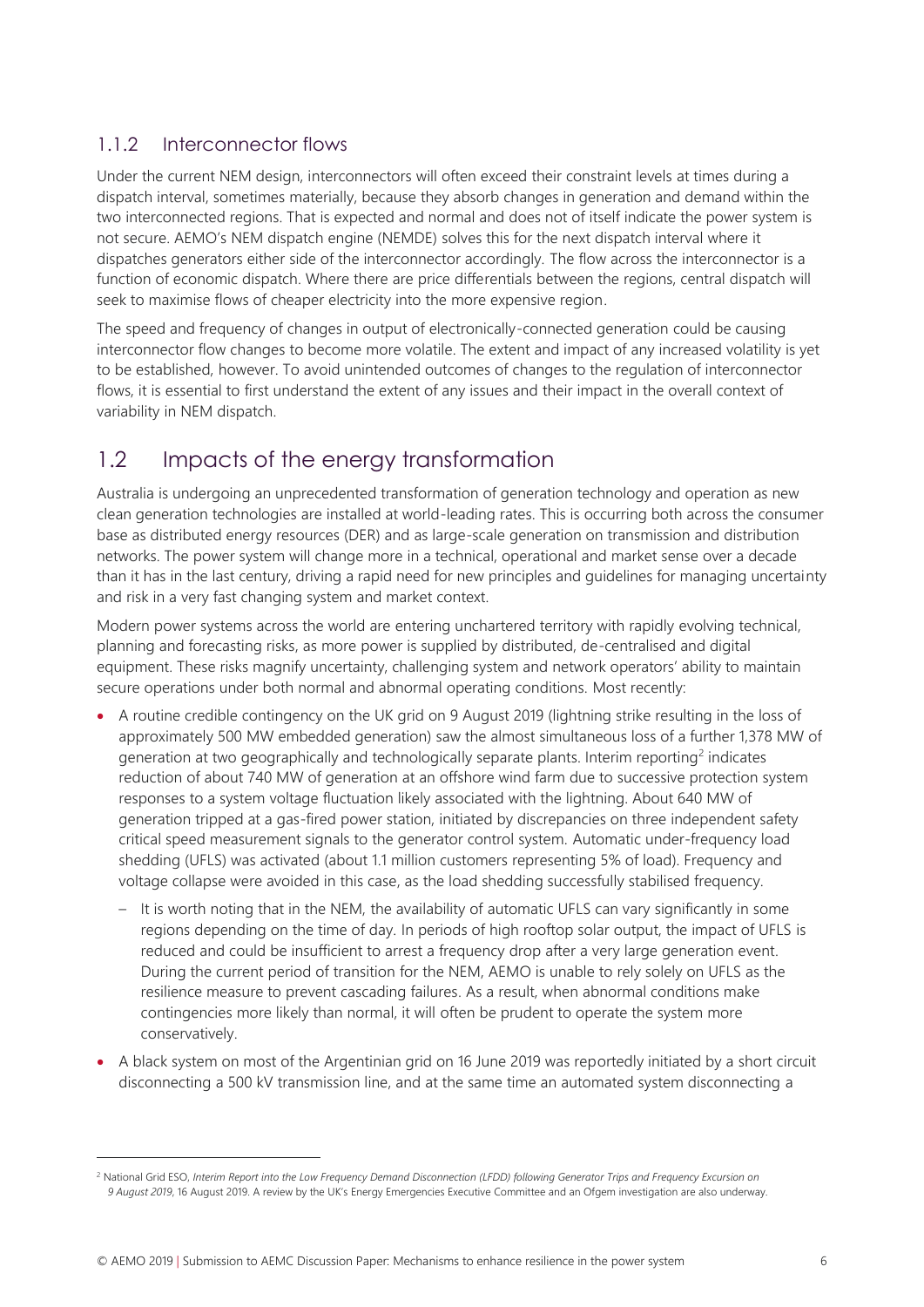second 500 kV line<sup>3</sup>. No cause has been reported for the second disconnection, and official investigation results are yet to be released.

AEMO is contributing to and collaborating with a range of GO15 and CIGRE members in international working groups and information exchanges dedicated to understanding resilience in the context of modern power systems. In collaboration with international counterparts and drawing on vast experience, AEMO is exploring concepts of operational resilience (broader than the system security risks covered within this review), the relationship between reliability and resilience, characteristics of resilient power systems, and how resilience can be enhanced within regulatory frameworks.

It is important to feed learnings from these forums into the future design of mechanisms and policy positions which enhance overall power system resilience.

### 1.3 Concepts of resilience

Power system resilience is a multidimensional concept, spanning both physical and temporal scales. The time taken to transition between power system states, the severity of the physical impacts to the system, and the ability of the system to return to satisfactory operation reflect a power system's resilience to sudden shocks.

AEMO's internal work exploring frameworks for power system resilience draws on similar source material to the AEMC in this review<sup>4</sup>. However, AEMO has been able to take a broader view than NEM concepts of power system security, which are the focus of the AEMC's review.

AEMO's starting point is that a resilient power system not only exhibits 'operational resilience' by resisting and responding to a known or unknown event, but is also inherently resilient. This means power system resilience under normal operating conditions is enhanced and optimised, such that the ability to resist the initial onset of disturbances is prioritised.

A theoretical resilience curve can be used to characterise key phases of a power system's performance in response to a disturbance<sup>5</sup>. These phases are:

- Robustness the ability to anticipate conditions and withstand the initial shock. Preventative operational flexibility is key.
- Post-degraded state system resourcefulness, redundancy, and adaptive self-organisation help the system adapt to evolving conditions.
- Operational restoration the response and recovery of the system to a resilient and acceptable state as soon as possible.
- Post-restoration resistance maintenance of the system in an acceptable state.
- Infrastructure recovery returning the system and infrastructure to its robust state.

When considered under a temporal lens, operational resilience (the focus of this review) is only one part of the broader resilience landscape for power systems.

To select the most efficient measures to enhance underlying resilience in a way that improves the system's ability to withstand disturbances from the outset, it is necessary to consider the entire landscape, including:

• Planning and investment resilience – embedding resilience into decision-making processes supporting resource adequacy (such as generation and transmission) planning, investment, and asset development. Methods include concepts of 'least worst regret' and value at risk approaches.

<sup>&</sup>lt;sup>3</sup> Amy Nordrum, Transmission Failure Causes Nationwide Blackout in Argentina, published in IEEE Spectrum, 18 June 2019. Article cites an initial review by CAMMESA as the source of this information.

<sup>4</sup> M. Panteli, P. Mancarella, *The Grid: Stronger, Bigger, Smarter?: Presenting a Conceptual Framework of Power System Resilience*, IEEE Power and Energy Magazine, June 2015.

<sup>5</sup> Ibid.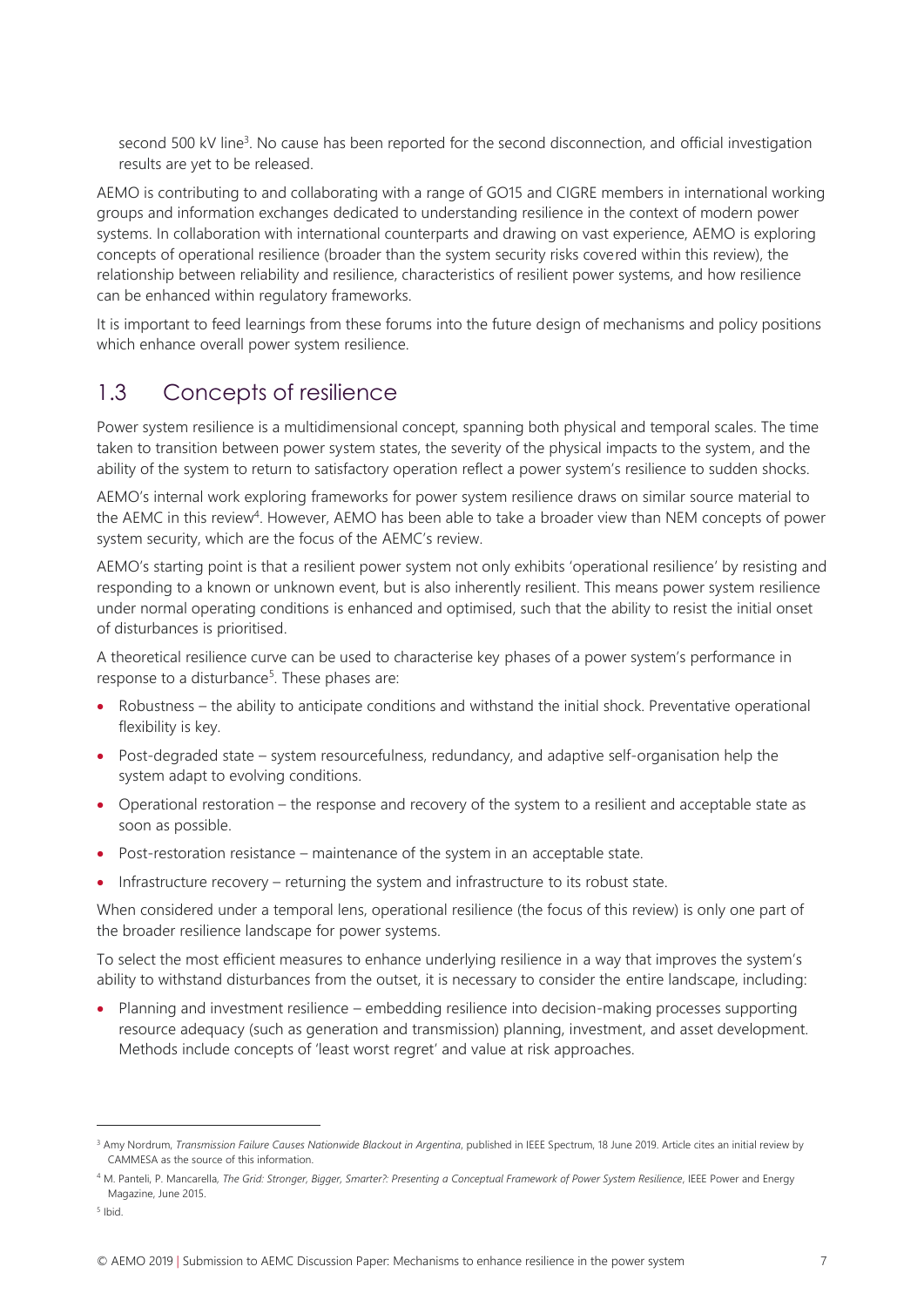- Infrastructure and value chain resilience resilience of the entire supply and value chain that supports the electricity system including fuel and logistics. Interlinkages and exposures across each of these separate components must be considered in terms of their potential to impact the system.
- New frameworks for 'insuring the system' insurance reflects the level of financial protection sought by participants in a system. Currently, the physical and financial loss impacts of interruptions to supply are borne predominantly by consumers who go uncompensated. By exposing electricity sector participants and institutions to loss consequences, natural incentives can be created which improve resilience. Participants are incentivised to act proactively and comprehensively in their measure and management of market risk, shifting away from the predominantly reactive and prescriptive approaches to risk management currently in place.

### <span id="page-9-1"></span>1.4 NEM resilience initiatives

Since the black system event, and on an ongoing basis, AEMO has initiated or contributed to measures to enhance power system resilience across AEMO's operational, forecasting, and planning responsibilities, deliverables, and decision-making. Progressing from the implementation of the recommendations in AEMO's black system event report<sup>6</sup>, some of the significant initiatives and activities intended to enhance resilience in the NEM are listed i[n Table 1](#page-9-0)7.

#### <span id="page-9-0"></span>**Table 1 Implemented, ongoing, and future work to enhance NEM resilience since 28 September 2016**

| Implemented                                                                                                                                                                                                                                                                                                                                                                                                                                                                                                                                                                                                                                                                                                                                                                                                              | <b>Ongoing and future</b>                                                                                                                                                                                                                                                                                                                                                                                                                                                                                                                                                                                                                                                    |
|--------------------------------------------------------------------------------------------------------------------------------------------------------------------------------------------------------------------------------------------------------------------------------------------------------------------------------------------------------------------------------------------------------------------------------------------------------------------------------------------------------------------------------------------------------------------------------------------------------------------------------------------------------------------------------------------------------------------------------------------------------------------------------------------------------------------------|------------------------------------------------------------------------------------------------------------------------------------------------------------------------------------------------------------------------------------------------------------------------------------------------------------------------------------------------------------------------------------------------------------------------------------------------------------------------------------------------------------------------------------------------------------------------------------------------------------------------------------------------------------------------------|
| System strength<br>System strength is a localised ability of the power system to<br>maintain the voltage waveform at any given location, with and<br>without a disturbance. This includes resisting changes in the<br>magnitude, phase angle and waveshape of the voltage.<br>The system strength services framework introduced in 2017 <sup>8</sup><br>requires all new and modified connections to remediate any<br>adverse impacts to system strength that they cause, using<br>three-phase fault levels as a proxy for system strength. Where<br>AEMO declares a system strength shortfall, TNSPs are required to<br>procure the services required to meet the prescribed minimum<br>fault levels. In the interim, AEMO may frequently direct<br>synchronous machines into operation to maintain system<br>strength. | Review of contingency and regulation FCAS volumes and<br>management<br>Commencing in March 2019, AEMO adopted a policy of<br>increasing base volumes of Regulation FCAS procured for the<br>mainland in small increments as required after monthly reviews.<br>These reviews are ongoing, and may result in increases up to an<br>initial maximum volume of 250 MW <sup>9</sup> . Monthly updates on the<br>review outcomes are published on AEMO's website <sup>10</sup> . Other<br>frequency management actions are under way or being<br>explored, including review of the volumes and regional allocation<br>of regulation and contingency FCAS; and further AGC tuning. |
| Inertia<br>The power system requires the presence of sufficient inertia to<br>resist changes in response to a disturbance, allowing for FCAS<br>and ultimately load shedding mechanisms to operate in time to<br>arrest the decline. The National Electricity Amendment<br>(Managing the rate of change of power system frequency) Rule<br>2017 introduced a similar shortfall framework as for system<br>strength, under which TNSPs must procure inertia services in<br>response to any identified inertia shortfall declared by AEMO.                                                                                                                                                                                                                                                                                 | <b>Primary frequency response</b><br>One of the major improvements to power system resilience in<br>international jurisdictions has been the introduction or tightening<br>of primary frequency response. In 2018, the Federal Electricity<br>Reliability Council of the USA (FERC) mandated primary<br>frequency response for all types of new generation, excluding<br>nuclear and co-generation. The FERC action followed similar<br>requirements in Texas which realised significant improvements in<br>regulation of frequency (balance of supply and demand).<br>AEMO has recently submitted two rule change proposals to                                              |
|                                                                                                                                                                                                                                                                                                                                                                                                                                                                                                                                                                                                                                                                                                                                                                                                                          | remove disincentives to the provision of primary frequency                                                                                                                                                                                                                                                                                                                                                                                                                                                                                                                                                                                                                   |

<sup>6</sup> Relevant recommendations from AEMO's Final Integrated Report on the black system event, March 2017.

<sup>7</sup> Excludes work undertaken and ongoing to improve system restart procedures, processes, and service testing.

<sup>8</sup> Under the *National Electricity Amendment (Managing power system fault levels) Rule 2017*.

<sup>9</sup> See AEMO, Regulation FCAS Changes, March 2019, a[t https://aemo.com.au/-/media/Files/Electricity/NEM/Security\\_and\\_Reliability/Ancillary\\_Services/](https://aemo.com.au/-/media/Files/Electricity/NEM/Security_and_Reliability/Ancillary_Services/Frequency-and-time-error-reports/Regulation-FCAS-factsheet.pdf) [Frequency-and-time-error-reports/Regulation-FCAS-factsheet.pdf.](https://aemo.com.au/-/media/Files/Electricity/NEM/Security_and_Reliability/Ancillary_Services/Frequency-and-time-error-reports/Regulation-FCAS-factsheet.pdf)

<sup>10</sup> See AEMO, Frequency and Time Deviation Monitoring, April 2019, at [https://aemo.com.au/Electricity/National-Electricity-Market-NEM/Security-and](https://aemo.com.au/Electricity/National-Electricity-Market-NEM/Security-and-reliability/Ancillary-services/Frequency-and-time-error-monitoring)[reliability/Ancillary-services/Frequency-and-time-error-monitoring.](https://aemo.com.au/Electricity/National-Electricity-Market-NEM/Security-and-reliability/Ancillary-services/Frequency-and-time-error-monitoring)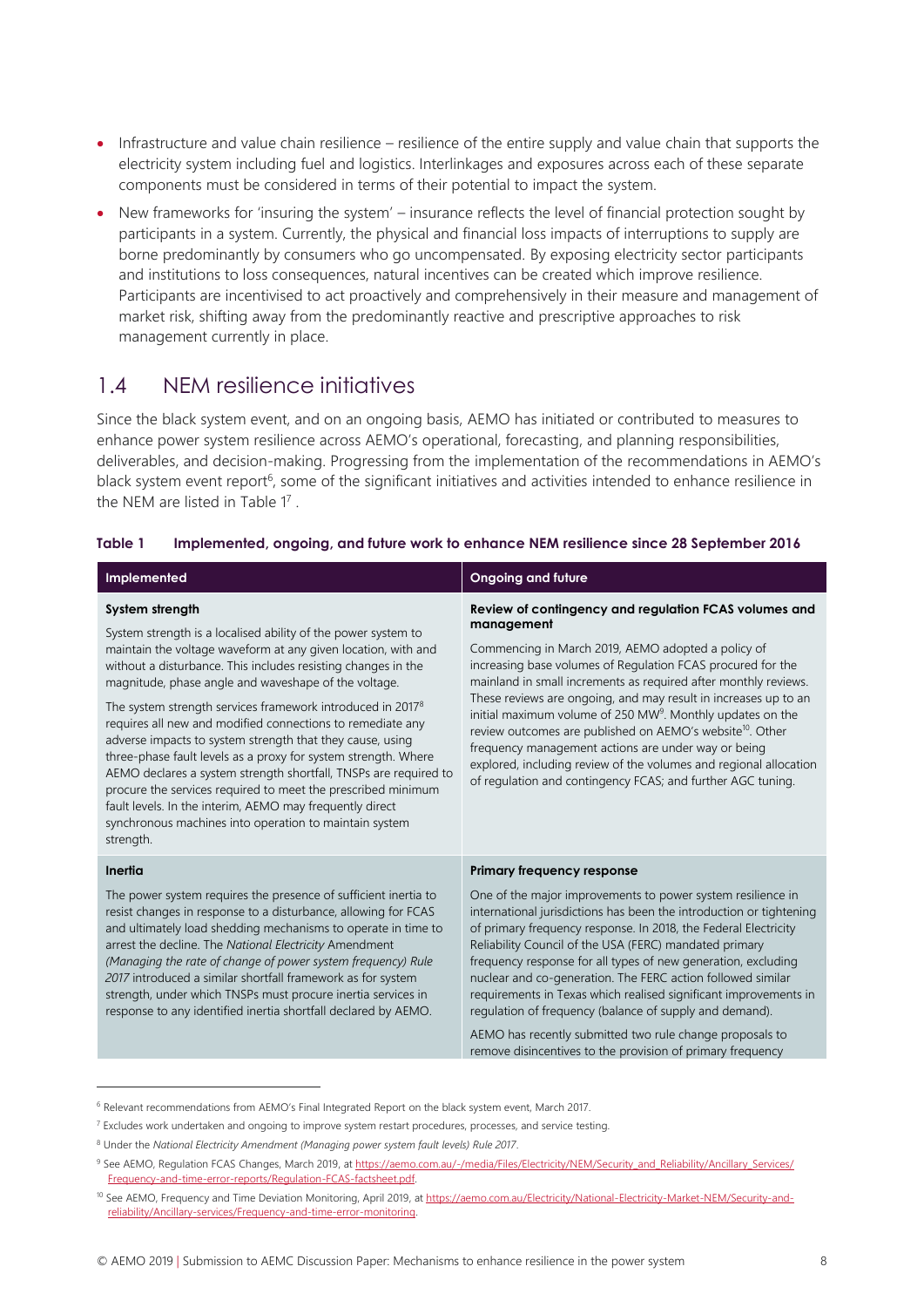| Implemented                                                                                                                                                                                                                                                                                                                                                                                                                                                                     | <b>Ongoing and future</b>                                                                                                                                                                                                                                                                                                                                                                                                                                                                                      |  |  |
|---------------------------------------------------------------------------------------------------------------------------------------------------------------------------------------------------------------------------------------------------------------------------------------------------------------------------------------------------------------------------------------------------------------------------------------------------------------------------------|----------------------------------------------------------------------------------------------------------------------------------------------------------------------------------------------------------------------------------------------------------------------------------------------------------------------------------------------------------------------------------------------------------------------------------------------------------------------------------------------------------------|--|--|
|                                                                                                                                                                                                                                                                                                                                                                                                                                                                                 | response under normal operating conditions; and to require all<br>capable scheduled and semi-scheduled generating units to<br>respond to changes in frequency outside a specified dead-band.                                                                                                                                                                                                                                                                                                                   |  |  |
| <b>Generator technical standards</b>                                                                                                                                                                                                                                                                                                                                                                                                                                            | Improved forecasting of intermittent generation                                                                                                                                                                                                                                                                                                                                                                                                                                                                |  |  |
| The technical performance standards for connection of<br>generation and the associated negotiation framework in NER<br>chapter 5 were extensively reviewed and amended in 2017-18,<br>drawing heavily on the experience of the black system event. This<br>resulted in the National Electricity Amendment (Generator<br>technical standards) Rule 2018.                                                                                                                         | Large scale VRG is moving to self-generated, advanced,<br>short-term forecasting for dispatch alongside AEMO's ASEFS and<br>AWEFS systems. In many cases, technological improvements<br>mean that a high degree of correlation between forecast<br>dispatch and actual output can be observed. One of the<br>questions in the ESB's September 2019 Issues Paper on Post 2025<br>Market Design is how to effectively manage the commitment and<br>dispatch of generation with a much greater proportion of VRG. |  |  |
| Forecast Uncertainty Measure (FUM) for lack of reserve                                                                                                                                                                                                                                                                                                                                                                                                                          | <b>Review of control schemes</b>                                                                                                                                                                                                                                                                                                                                                                                                                                                                               |  |  |
| (LOR) conditions<br>AEMO developed the FUM to recognise uncertainty in its<br>assessment of the level of capacity reserves required to maintain<br>reliability and security. This was implemented in early 2018. Since<br>then AEMO has continued to improve the FUM, retraining the<br>underlying Bayesian Belief Network (BBN) models on a quarterly<br>basis, incorporating the use of back cast functionality when<br>analysing and reporting on retraining <sup>11</sup> . | AEMO will engage with TNSPs to review the interactions of<br>control schemes in the context of the operating regimes and<br>parameters experienced with new technologies and markets.<br>There has been a considerable increase in the number and<br>complexity of control schemes in the NEM to accommodate new<br>generation and technologies into vast areas of the NEM. The<br>operation, unintended consequences and interactions of both<br>new and old control schemes are being reviewed.              |  |  |
|                                                                                                                                                                                                                                                                                                                                                                                                                                                                                 | Planning                                                                                                                                                                                                                                                                                                                                                                                                                                                                                                       |  |  |
|                                                                                                                                                                                                                                                                                                                                                                                                                                                                                 | The Integrated System Plan (ISP) will continue to assess the<br>potential benefits from transmission development and increased<br>interconnection to improve the reliability and resilience of the<br>system and to allow the efficient use of existing and new<br>generation and storage resources.                                                                                                                                                                                                           |  |  |
|                                                                                                                                                                                                                                                                                                                                                                                                                                                                                 | Facilitated by evolving planning models and approaches, AEMO's<br>key focus is on the assessment of how various candidate system<br>plans may build grid resilience to disruptive events such as<br>extreme weather, wind or hydro droughts, fuel supply chain<br>issues and the withdrawal of synchronous generation from the<br>market.                                                                                                                                                                      |  |  |
|                                                                                                                                                                                                                                                                                                                                                                                                                                                                                 | Understanding the impacts of climate change on the<br>electricity sector                                                                                                                                                                                                                                                                                                                                                                                                                                       |  |  |
|                                                                                                                                                                                                                                                                                                                                                                                                                                                                                 | In partnership with the Bureau of Meteorology (BoM) and CSIRO,<br>AEMO is developing an approach to value measures that<br>enhance the resilience of the power system and electricity sector<br>to climate change risks, through the adoption of improved<br>climate and extreme weather information which will be<br>incorporated into AEMO's demand and supply forecasting and<br>planning activities.                                                                                                       |  |  |

Notwithstanding these initiatives, a robust contingency risk management framework and protection measures are, and will remain, essential for the secure operation of the power system under normal and abnormal operating conditions. These are complementary to the ongoing need for broad-based, economically efficient enhancements and uplifts in the underlying strength and resilience of the system to withstand sudden and unexpected large-scale changes.

<sup>11</sup> Lack of Reserve Framework reports, a[t https://www.aemo.com.au/Electricity/National-Electricity-Market-NEM/Security-and-reliability/Power-system](https://www.aemo.com.au/Electricity/National-Electricity-Market-NEM/Security-and-reliability/Power-system-operation/NEM-Lack-of-Reserve-Framework-Quarterly-Reports)[operation/NEM-Lack-of-Reserve-Framework-Quarterly-Reports.](https://www.aemo.com.au/Electricity/National-Electricity-Market-NEM/Security-and-reliability/Power-system-operation/NEM-Lack-of-Reserve-Framework-Quarterly-Reports)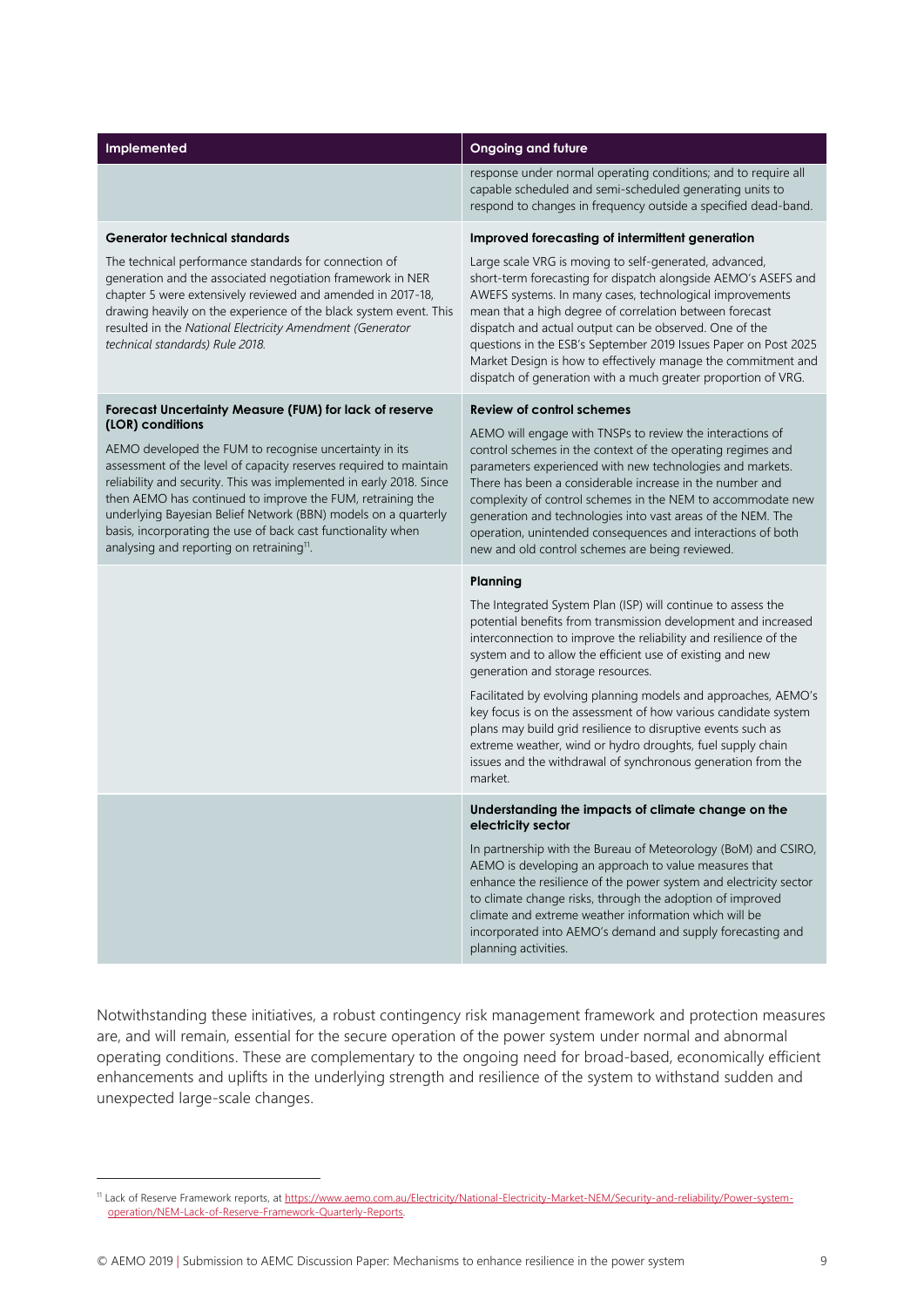## 1.5 A framework for contingency management

A framework for operational resilience, or contingency management, can take many forms but should be principles-based and outcome-focused. The breadth of the framework will depend on:

- The identification of which risk conditions are foreseeable and manageable.
- The level of risk willing to be accepted.
- The allocation of risk and risk controls to those best placed to manage them.

As underlying resilience of the power system increases or decreases in response to a rapidly evolving operating environment, it is expected that the number, nature, and extent of operator interventions to maintain or restore power system security will change, as will the anticipated risks for which pre-emptive measures are reasonable and prudent.

With these objectives in mind, any contingency management framework needs to allow a suitable level of:

- Flexibility to be adapted and applied proportionately as the underlying level of power system resilience to contingencies changes and additional responses become available.
- Discretion to accommodate quick decision-making by the system operator in the face of both known and uncertain operating conditions and emerging, unencountered, risk conditions which cannot be pre-defined.

A robust contingency management framework will allow for mechanisms which will improve the system's overall ability to withstand disturbances under a variety of known and unknown risk conditions and events without seeking to identify such threats in advance and predefine the potential consequences and the appropriate response. That is an impossible task, and if attempted would quickly become redundant. Knowledge will always be partial, and the existence of 'unknown unknowns' will change and potentially grow in line with the energy transition, climate change, random space weather events, threats associated with coordinated cyber or physical attacks, and digitisation of the electricity supply chain.

## 1.6 High impact low probability risks/events

The probability of an event occurring, and the magnitude of its consequence, rapidly changes as operating and environmental conditions evolve. For example:

- A low impact high probability (that is, almost certain) event can very quickly become a high impact high probability event in response to unforecastable externalities such as commercial responses to pricing, operation of non-scheduled generation, unexpected variability in load, or weather irregularities.
- A high impact low probability event (such as a tornado impacting transmission lines) can quickly become a high impact high probability event in the space of minutes in response to an unforecast change in wind direction, bringing previously out-of-range assets within its path.

The discussion paper characterised the storm in South Australia and the resulting unforeseen tornadoes and super cells that impacted transmission assets just prior to the 28 September 2016 black system event as an example of a 'High Impact Low Probability' (HILP) event. These were further described as '*more severe disturbances…which occur much less frequently than credible contingency events…and are generally difficult to model. This means their impact is much less predictable, while their probability of occurrence is much less known*'. Section 4 of the AEMC's paper proposes a framework for enhancing resilience to these types of 'non-credible' indistinct events, presenting a range of policy positions intended to address the '*increasing severity of an event*' in Figure 4.3.

While AEMO agrees that HILP events are of increasing operational concern, the suggested nominal categorisation of risks and events based on their 'increasing severity' or supposed probability of occurrence is unlikely to be a workable or robust basis for operational security decision-making into the future. Events or circumstances that may previously have had a low probability of occurring, may now have periods of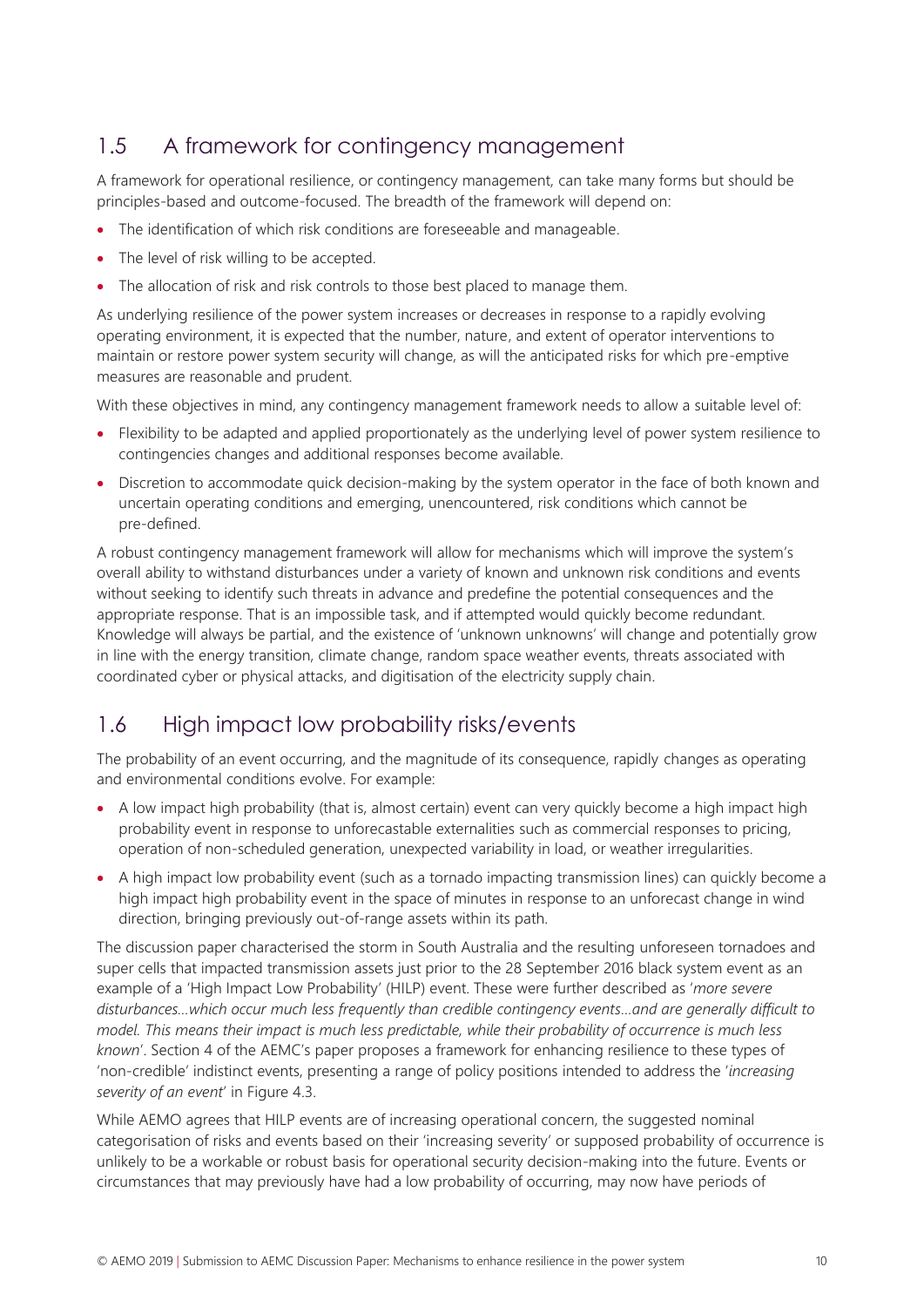significantly increased probability due to changes that have occurred in the power system, particularly with dispersed, weather-dependent generation.

In all but a few cases, it is not practical to attempt to pre-identify types of indistinct non-credible events, model their potential impact, and determine mitigation measures in advance. Compartmentalising events and pre-determining assessments of consequence will always be inaccurate, and in many cases will materially over- or underestimate the actions that a reasonable and prudent operator would determine in real time, presented with the actual threat in all the market and system conditions at the time.

In a complex and fast-moving operating environment, as the system operator, AEMO needs to be able to apply its reasonable judgment and experience to the circumstances, to determine the actions necessary to position the power system to withstand credible threats in abnormal conditions, with appropriate transparency and reporting of those decisions. AEMO strongly supports the concept of 'protected operations' in this regard, as further described in Sectio[n 3.3](#page-19-0) of this submission.

## 1.7 Distinct vs indistinct risks/events

The distinction between risks and events is often blurred, but important.

In the context of power system management, the aim is to minimise the adverse consequences of **events** impacting the operation of power system equipment. Any number of **risks** can give rise to those events. Some of those risks may be more or less probable at any time, depending on circumstances, conditions, or threats. Others will be constant, such as latent defects, and things that just happen 'out of the blue'.

A risk may threaten an identifiable set of equipment, in which case it will often be possible to quantify the impact of any resulting event and take steps to enable the power system to absorb an impact of that size and location. AEMO understands this to be what is meant by a 'distinct' event, as described in the AEMC discussion paper.

Other risks may threaten the power system, or part of it, more generally. These risks may result in one or multiple events at an unknown location or over a more widespread area. In this case, it will not be possible to quantify the potential impact of resulting events. However, where the risk poses a credible threat of such events, it will be prudent to take measures to increase the resilience of the power system to withstand them. AEMO understands these to be 'indistinct' events, as described in the AEMC discussion paper.

# **2. Managing credible indistinct events**

## 2.1 AEMC characterisation of the issue

 $\overline{a}$ 

Section 3 of the AEMC's discussion paper seeks to address risks to power system security associated with indistinct events which could be considered reasonably possible and therefore credible. In progressing the design of this mechanism, the AEMC has a particular focus on risks arising from increased generation variability due to distributed weather conditions<sup>12</sup>.

<sup>&</sup>lt;sup>12</sup> The discussion paper does recognise that 'distributed weather conditions are not the sole source of such variability which can include load variability and generator non-conformance with dispatch instructions.' However, the initial policy position and mechanism design is limited to renewable generation variability.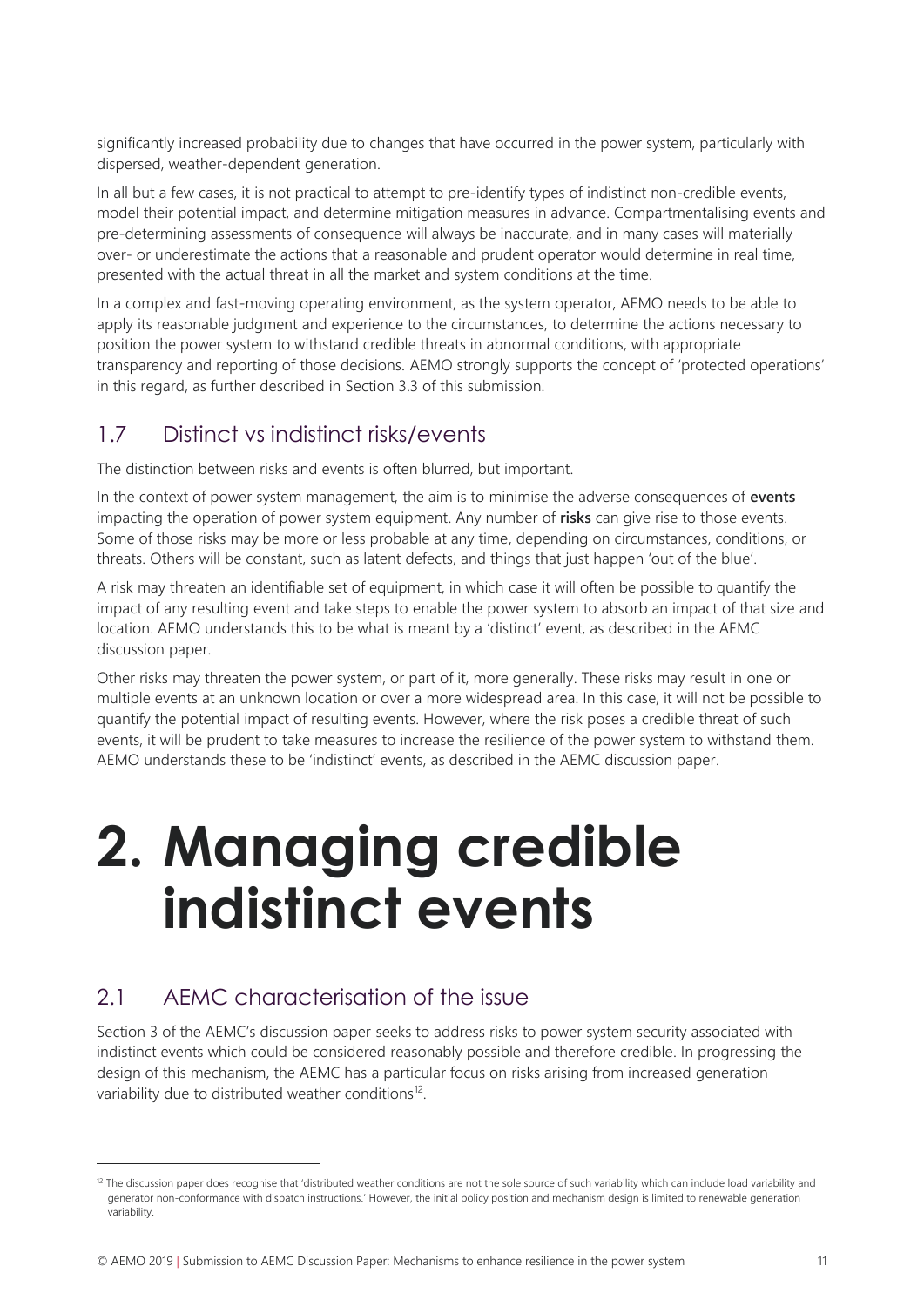## 2.2 AEMC proposal to manage variability arising from indistinct events

The AEMC outlines a proposal to maintain a level of headroom, such that the power system is continuously maintained in a secure operating state for a determined 'credible' level of forecast variability from renewable energy resources, to be held in some cases standalone or in addition to the largest credible contingency in a region. The AEMC is considering:

- Adjusting the criteria for AEMO to operate the system in a secure state, to account for the consequences of different forms of variability arising from indistinct events.
- Providing for the use of a probabilistic approach to characterising variability arising from indistinct events relevant to system security settings.
- Setting thresholds for the variability arising from indistinct events requiring management through system security frameworks.

This is described in the discussion paper as an 'n-1 (plus)' power system security criterion.

### 2.3 Uncertainty during normal operation

The operating reality of the NEM is inherently uncertain, and is becoming increasingly so. Significant variations in power system supply and demand are inevitable in a system characterised by high penetrations of variable renewable generation (VRG) and distributed energy resources (DER).

Fundamentally, AEMO supports mechanisms which assist in the management of risks that introduce uncertainty during normal operation, including, but not limited to, weather contingencies.

A wide range of factors can influence overall supply-demand imbalances which require adjustment in operational timeframes.

VRG variability is only one source of supply-side variability. [Table 2](#page-13-0) lists common supply and demand side sources of variability and uncertainty.

| Supply-side                                                                                                                                                                                                                                                                                                                                                                                                                                                              | Demand-side                                                                                                                                                                                                                                                   |
|--------------------------------------------------------------------------------------------------------------------------------------------------------------------------------------------------------------------------------------------------------------------------------------------------------------------------------------------------------------------------------------------------------------------------------------------------------------------------|---------------------------------------------------------------------------------------------------------------------------------------------------------------------------------------------------------------------------------------------------------------|
| • Unscheduled generation from exempt and non-scheduled systems<br>• Semi-scheduled generation (not required to achieve dispatch forecasts)<br>• Non-conformance of scheduled generation with dispatch instructions<br>• DER output<br>• Generation and portfolio response to market prices, particularly from<br>electronically controlled sources with near-instantaneous response capability<br>• Common protection or control system responses to power system events | • 'Normal' residential and industrial operational<br>demand variability, including in response to DER<br>changes in output<br>• Sudden shutdown of large load<br>• Demand behavioural response to market prices<br>• Embedded energy storage system behaviour |
| • Abrupt unforecast weather changes                                                                                                                                                                                                                                                                                                                                                                                                                                      |                                                                                                                                                                                                                                                               |

<span id="page-13-0"></span>

| Table 2 | Common sources of variability or uncertainty in operational timeframes |  |  |
|---------|------------------------------------------------------------------------|--|--|
|         |                                                                        |  |  |

For some of these sources, variability can be forecast and built into AEMO systems and processes to inform dispatch. Others are more uncertain. Not all sources of uncertainty are weather-dependent, and not all will present a magnitude of variability which is likely to present a risk to system security. However, the changing dynamics of the power system and complex interactions of external influences mean that greater uncertainty is a reality of power system operation.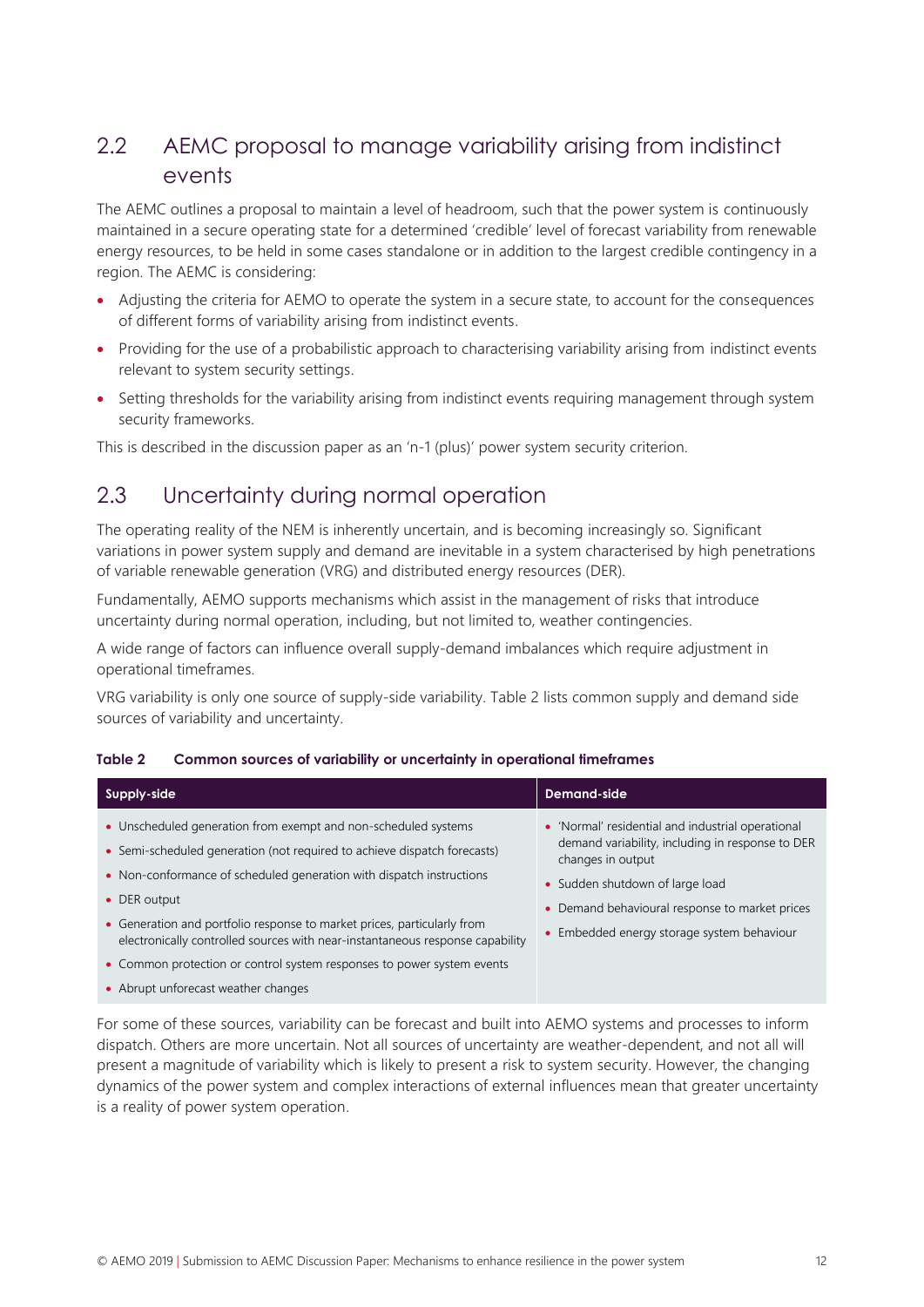While it is true to say that weather-related variability is inevitable, the ability to predict the probability or magnitude of variability occurring from a given set of weather conditions depends on those specific conditions, all of which have multiple permutations<sup>13.</sup>

## 2.4 AEMO's views on the n-1 (plus) proposal

The NEM will continue to operate with increasing levels of variability and uncertainty. AEMO agrees with the conceptual intent to improve resilience in real time power system security management and operations though does not agree that the proposed design of the n-1 (plus) mechanism is an effective or practical solution to achieve this.

AEMO considers that the n-1 (plus) proposal canvassed in the discussion paper is narrowly defined (limited to renewable generation variability); assumes an ability to forecast and quantify the consequences of indistinct risks on power system assets; and ultimately does not adequately address the most pressing threats to the system during normal operations.

Beyond relatively straightforward weather-dependent variability, there is also increasing risk for a variety of interdependent or coincident responses of power system equipment, which means a high degree of variability could reasonably be expected all the time. The combinations of conditions that produce that variability are not readily predictable, therefore it is also impossible to specify parameters that would enable AEMO to determine an appropriate 'plus'. Even if we consider probabilistic weather forecast variability alone, it is only at the extremes of weather conditions that we experience very steep increases in forecast uncertainty, and at these points there is little statistical data to rely on. In other words, a 'plus' is difficult to pre-determine at the times when it is most likely to be needed.

Where there are specific threats that increase the likelihood of coincident responses, such as a credible cyberattack, or approaching weather front, AEMO proposes that a more effective and efficient tool for managing operational uncertainty in those conditions is a modified and extended version of the 'protected operations' framework outlined in the AEMC discussion paper.

With respect to the AEMC's assessment principles, AEMO considers the conceptual n-1 (plus) design is not aligned with the principles of efficient framework design, proportionality and technology neutrality.

- *Efficient framework design*:<sup>14</sup> Due to the scope demarcation and focus on EWC, the resultant mechanism design accounts for only one source of variability affecting power system security and reliability of supply. As such, it is impossible to wholly identify and balance all costs and benefits of the mechanism in its current form in order to determine whether procurement of additional reserves under an n-1 (plus) regime will address the most pressing risks and subsequently result in the most efficient outcome. Narrowly defined risk conditions may result in the over- or under-provision of services, inefficient dispatch of services out of merit order, or uneven allocation of risks and responsibilities across the supply chain.
- *Proportionality and materiality*:<sup>15</sup> The conceptual design does not adequately consider whether the intended outcomes can be delivered under existing NEM frameworks. i.e. whether these risks can be addressed through amending the reclassification framework or reviewing FCAS volumes.

<sup>&</sup>lt;sup>13</sup> Examples of weather contingencies include one or a combination of: Cyclones, storms, wind troughs and fronts, cloud fronts, scudding cloud, lightning, tornadoes, high ambient temperatures, rapid cool changes and warm fronts, sea breezes, wind draughts, sunrise and sunset, solar eclipse, dust storms or density, and solar irradiance.

<sup>&</sup>lt;sup>14</sup> Definition from Issues Paper: When assessing new regulatory frameworks [the AEMC] consider whether these frameworks will be able to identify and balance *all costs and benefits to determine the most efficient outcome.*

<sup>&</sup>lt;sup>15</sup> Definition from Issues Paper: When considering the development of new regulatory frameworks, the materiality of current and potential issues must be assessed, including whether issues can be adequately managed under existing frameworks. In doing so, potential changes under-way in the NEM and the ability of current frameworks to adapt and address the consequences of those changes are considered.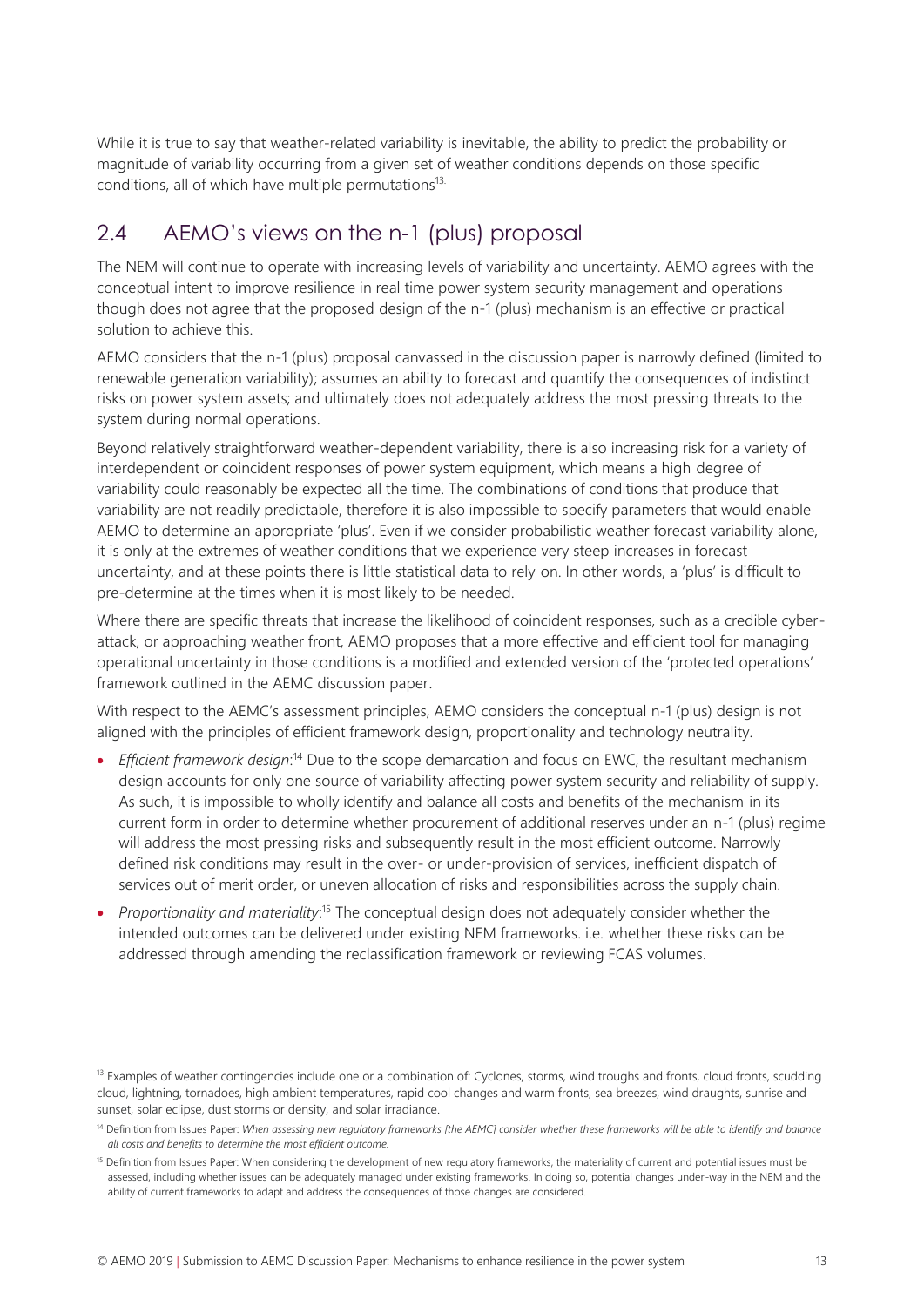• *Technology neutrality*:<sup>16</sup> As mentioned above, the proposed mechanism design targets generation variability associated with VRG technology, ignoring other sources of variability within operational timeframes.

Initiatives which enhance power system resilience have been delivered, or are in the process of being implemented, since the SA black system event as described in section [1.4.](#page-9-1)

FCAS is currently the primary market tool to manage reasonably anticipated, or credible, variation in the balance of supply and demand. AEMO has recently reviewed and increased regulation FCAS reserves across the NEM in response to a broader range of variations increasing breaches of the normal operating frequency band. A combination of improved primary frequency response and appropriate volumes of regulation FCAS reserves will provide greater resilience to variability at all times. At this stage, AEMO considers that adding a category of 'plus' to a contingency level would introduce additional complexity, and potential costs, without improving operational resilience to the power system.

AEMO recognises that there are new and emerging risks around credible and unknown variability, and several initiatives are being investigated by AEMO, the ESB, and the AEMC to address power system resilience to uncertainty in 'business as usual' ways. The proposed n-1 (plus) operation cannot cater for common sources of uncertainty that present a more critical risk to power system security than the normal range of variability resulting from weather-related causes.

For these reasons, AEMO considers that the n-1 (plus) proposal in its current form is too narrowly scoped and adds unnecessary complexity to the problem (weather-dependent VRG uncertainty) which it seeks to address. Currently, measures to address the consequences of variability in VRG are being addressed by AEMO's review of regulation FCAS volumes and improvements to AEMO's forecasting processes, both of which are practical and transparent. It will never be possible to pre-identify all uncertainties, much less to forecast the extent to which resulting contingency events could impact the power system. New ways of working must anticipate an almost infinite variety of coincidental contingencies of many types that are managed on a 'business as usual' basis. For the time being, and in conjunction with continuous improvement and investment in the accuracy of forecasting techniques, this requires an operational regime that allows the operator the freedom to respond appropriately to the uncertainty and variability in the NEM.

AEMO proposes that the modified 'protected operations' framework be applied to indistinct risks that present as reasonably possible (indistinct credible risks) rather than the application of a n-1 (plus). This is further described in section [3.3](#page-19-0) of this submission.

#### 2.5 Further work

 $\overline{a}$ 

AEMO supports future developments which would improve how we understand, quantify, value and ultimately procure additional reserves or system security services that will efficiently support the maintenance of power system security in a transitioning power system. Further work for future system service needs and changes to the NEM design should:

- Provide transparency on the pricing and procurement of these services; and
- Consider the most economically efficient way to value, optimise, procure, dispatch and remunerate these services (i.e. through market or regulatory mechanisms).

Considerations for these objectives must include how the regulatory framework:

- Values, models, quantifies and procures reserves
- Values, models, quantifies and procures system security services (e.g. system strength; inertia)
- Defines these services and reserves (e.g. operating reserves; ramping services; fast frequency services)

<sup>&</sup>lt;sup>16</sup> Regulatory arrangements should be designed to take into account the full range of potential solutions. They should not be targeted at a particular technology, *or be designed with a particular set of technologies in mind. Technologies are changing rapidly and, to the extent possible, a change in technology should not require a change in regulatory arrangements. Equally, however, regulatory frameworks should not form a barrier to new technologies, to the extent that the use of those technologies is consistent with the physical safety and security requirements of the NEM.*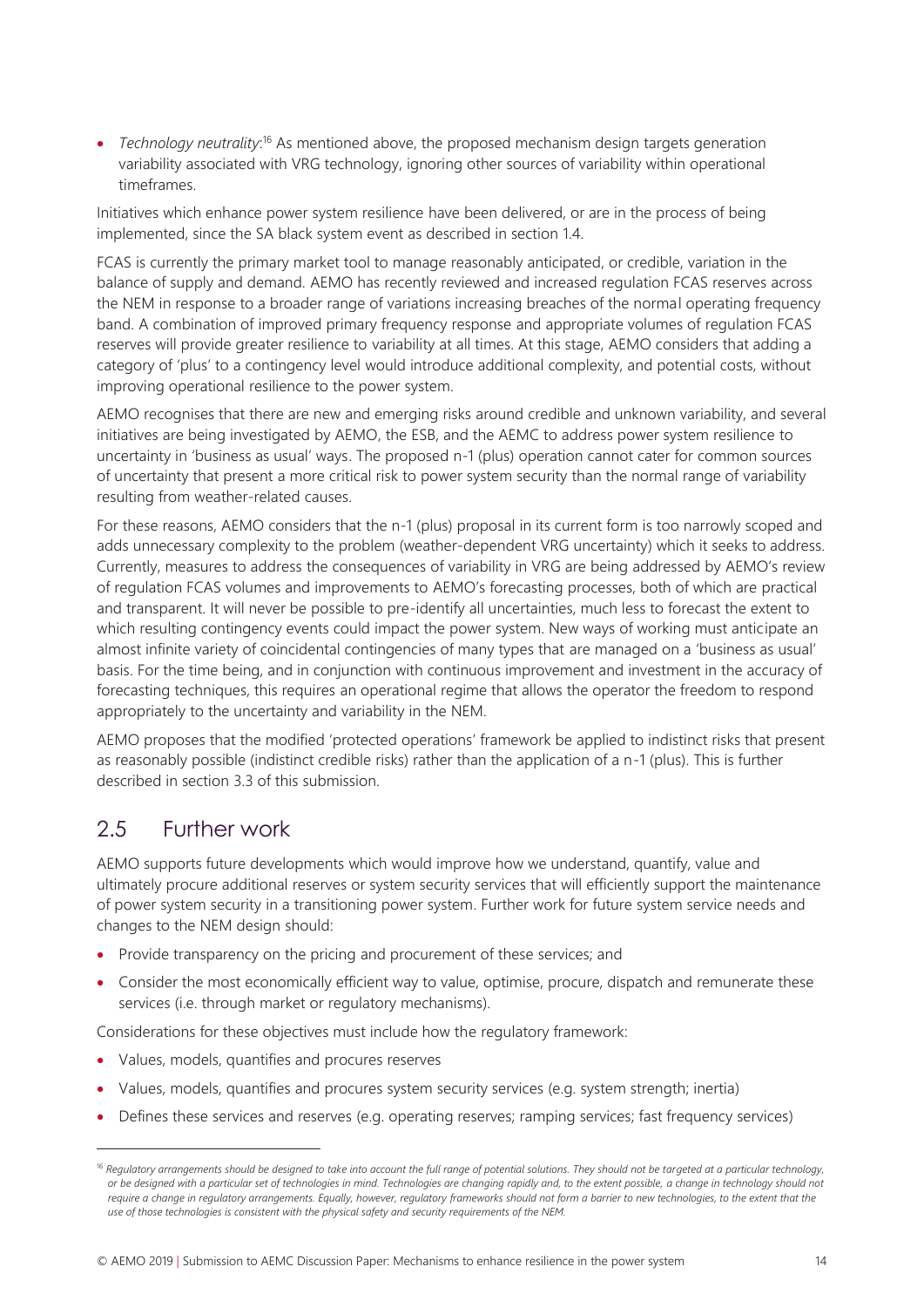- Explores market delivery of services (e.g. in or out of market; adjusting existing markets; introduction of new markets)
- Balances operator interventions (e.g. curtailing generation or interconnectors; directing units).

In collaboration with the Energy Security Board (ESB) 2025 market initiative and through reviews such as the AEMC Co-ordination of Generation and Transmission Investment (COGATI) review, AEMO is exploring the short and long-term implications of these fundamental market design challenge.

## **3. Managing non-credible indistinct events**

## 3.1 Extending the Power System Frequency Risk Review

AEMO supports the proposed extension of the existing power system frequency risk review to a broad range of potential events that may impact other aspects of power system security. In extending the current review framework, with the experience of the initial frequency risk review, AEMO considers it would be beneficial to clarify the review's scope, expectations, sharing responsibilities and establishing implementation pathways.

#### 3.1.1 Benefits and considerations of a general power system risk review

In determining the framework for a general power system risk review (GPSRR), it is important to reflect expectations of what can, and cannot, be practicably scoped within such a review. Alignment on scoping principles will allow a GPSRR to prioritise a recognised or emerging gap within existing risk frameworks supporting power system security and operational resilience.

Initial considerations include:

- The framework should be flexible enough to allow new risk categories to be included or scope-limited at AEMO's discretion as identified through experience.
- A process to enable prioritisation of risks to be considered 'in-scope' for each review being conducted would promote efficiency and value. This would allow the risk review to indeed be 'general' yet focused on the most pressing risks requiring coordinated attention.
- A GPSRR cannot substitute for network service provider (NSP) network planning standards<sup>17</sup>, or for broadbased resilience uplifts.
- It may not be practical to combine the minimum inertia and minimum fault level requirements processes with the GPSRR initially, as they focus on specific credible contingency risks and are risks in system normal. The GPSRR considers non-credible contingencies.
- There are significant modelling limitations when it comes to simulation of non-credible contingencies. Existing modelling tools have been designed to cater for simulating credible contingencies, rather than non-credible contingencies, which are vastly more complex. Until advances in modelling tools are available, a GPSRR cannot be expected to be a comprehensive risk review.
- Given the rapid pace of change and evolving uncertainty observed within operational timeframes, the ability to identify all resiliency measures to prevent cascading failure will continually be challenged in the real-time by aspects such as modelling capability, future power system operation, evolution of the

<sup>17</sup> NER S5.1.8 requires that NSPs must consider non-credible contingencies when planning their network and implement schemes to significantly reduce the probability of cascading failure. The GPSRR should not be a substitute for this.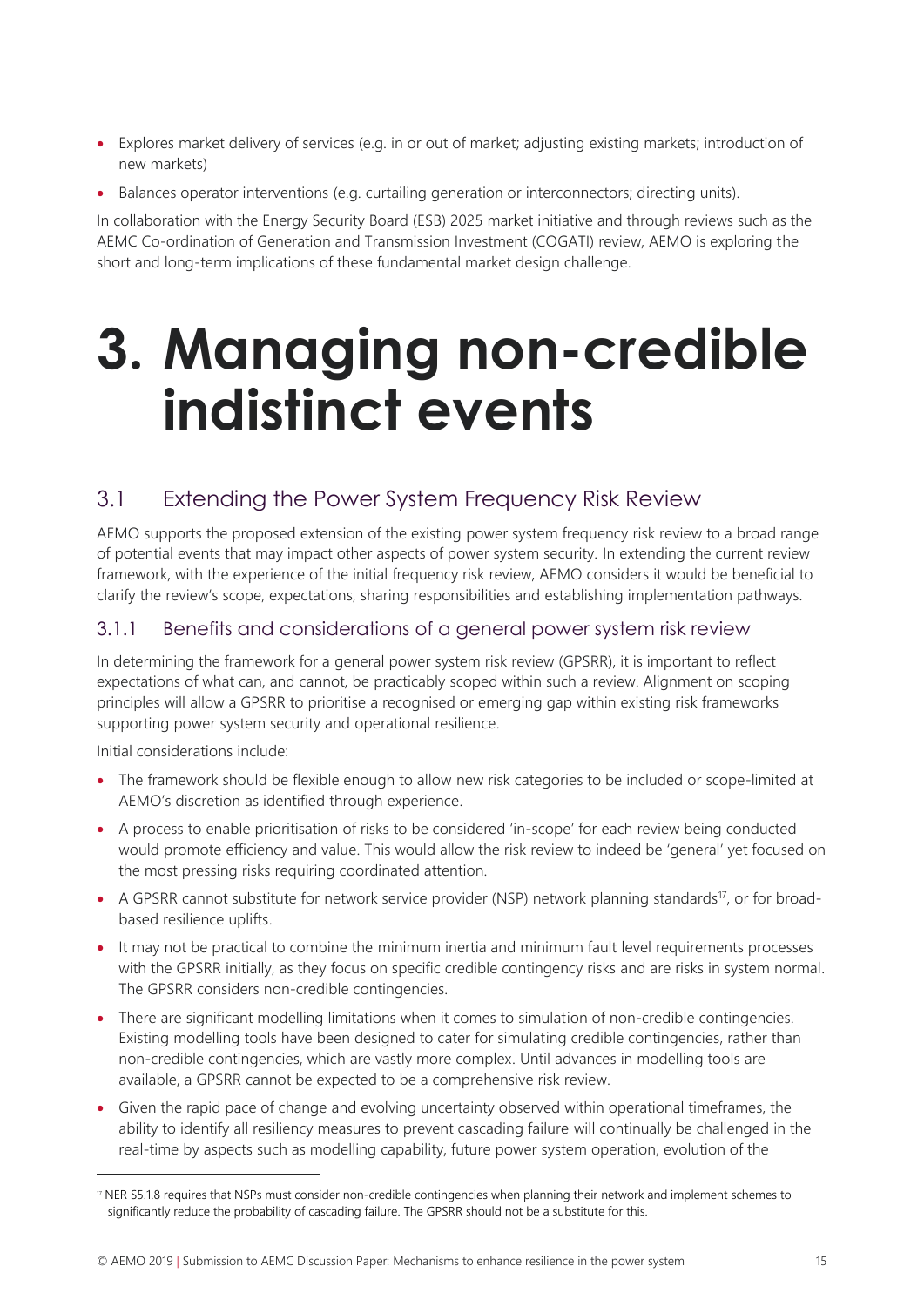generation fleet, new technology performance characteristics, and interactions between plant and control schemes.

• It should also be noted that changes to operational practices can significantly change the validity of modelling for a risk review. For example, if mandatory primary frequency response were initiated, then analysis performed beforehand will be invalidated. Therefore, some flexibility in terms of the publishing cycle for a GPSRR would be useful, so analysis can be deferred where there is a reasonable prospect of material change. The current PFSRR requirement of "at least every two years" offers some flexibility.

#### 3.1.2 Shared responsibilities

Given the pace of change in the power system, a GPSRR should be able to be completed in a relatively short space of time, but with a relatively high degree of confidence in its results.

This requires an adjustment of expectations on scope and depth, as suggested above, and clarity of the roles and requirements of AEMO and NSPs:

- NSP participation in the GPSRR process may need to be more active, with clear obligations to assist as requested by AEMO.
- Greater cooperation between NSPs may be required, to review the action and interaction of control schemes on different networks.
- AEMO's ability to model distribution networks is currently limited, but in principle AEMO supports the engagement of distribution network service providers (DNSPs) in a GPSRR. DNSP contributions are likely to be particularly relevant in assessing DER response and the efficacy of automatic UFLS schemes.

#### 3.1.3 Implementation pathways

 $\overline{a}$ 

Clear linkages between the GPSRR and planning processes should be drawn in the Rules, including the Integrated System Plan (ISP) where appropriate.

For example, risks identified that cannot be adequately addressed through an emergency frequency control scheme could be incorporated in the ISP as a sensitivity to the least regrets model. This would enable AEMO to assess the impact of the occurrence of the risk under different development paths, and then allow stakeholder consultation to indicate the preference of incurring additional investment costs to mitigate the risk. Depending on the outcome of stakeholder consultation, the additional investment would then be included in the optimal development path that is ultimately selected through the ISP process.

### 3.2 Enhancing the protected events framework

In principle, AEMO supports the proposal to consider options for streamlining the process and reducing the timeframe between a recommendation for a protected event and its declaration.

However, in view of AEMO's alternative contingency management framework proposed in this submission, and the experience of the recently-completed protected event declaration process, AEMO has identified a number of concerns with the protected events regime that warrant further consideration<sup>18</sup>:

• The protected events framework should only be employed for HILP events where the likely resultant consequences can (a) be confidently **identified**; and (b) be confidently **quantified**, for the economic assessment to be effective. If the event is uncertain or the majority of resultant consequences cannot be confidently identified at the risk assessment phase (for example, random, unforeseeable system or network behaviours resulting in disconnection of plant or line outages), the framework should defer to the 'protected operations' scheme described in Sectio[n 3.3](#page-19-0) below.

<sup>&</sup>lt;sup>18</sup> The Protected Events Framework currently allows AEMO to identify one (or more) non-credible contingency events which we consider may be economically efficient to manage using existing ex-ante operational measures. The framework requires AEMO to submit a request to the Reliability Panel to have the event declared to be a "protected event", allowing AEMO to operate the power system in a way that limits the consequences of the declared event.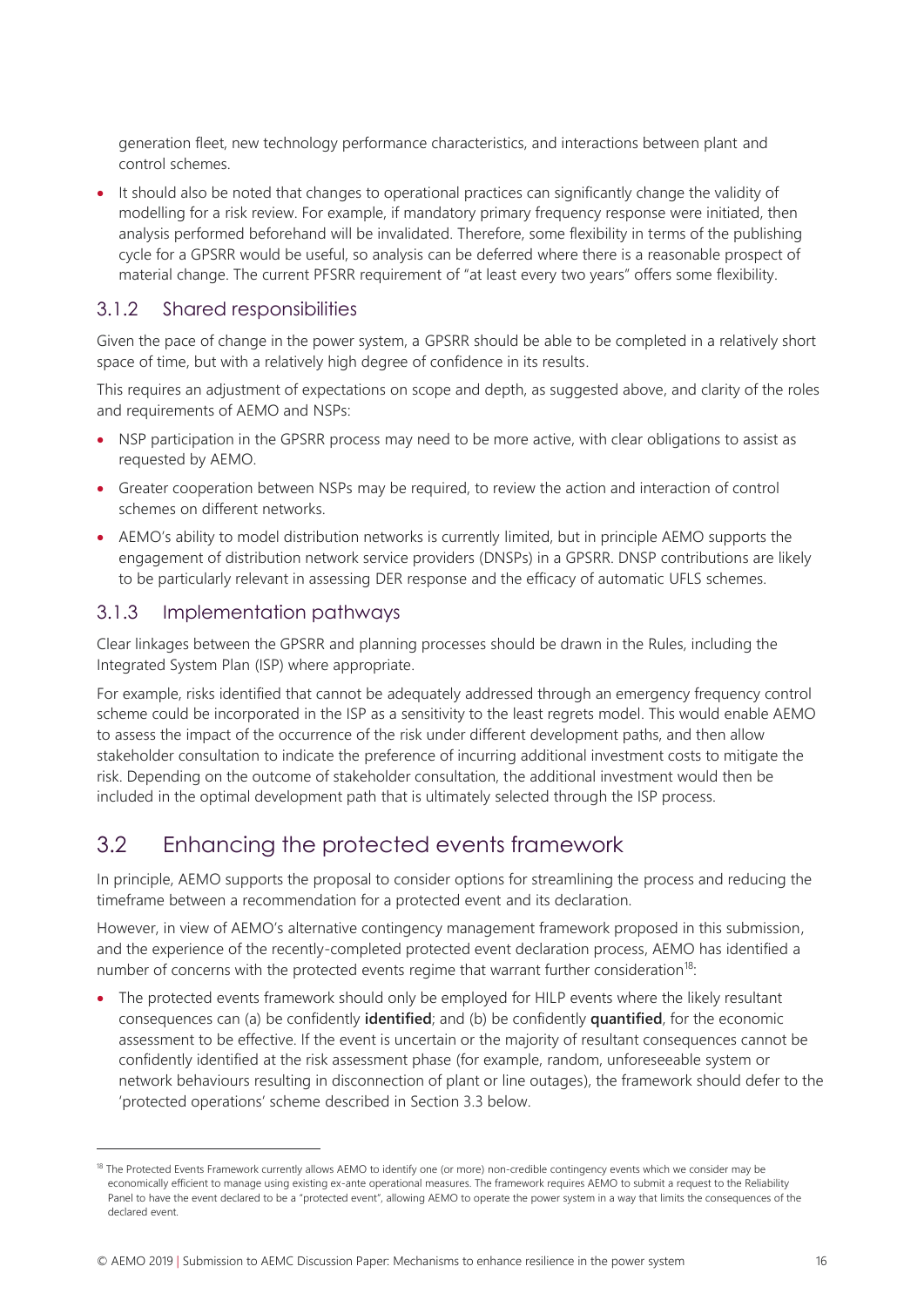- Protected events should be limited to high impact events that are foreseeable but will always remain non-credible, with identifiable control measures that could economically manage the outcomes. Events that can become credible in changing conditions cannot readily be accommodated within the protected events framework and should defer to the 'protected operations' scheme described in Section [3.3](#page-19-0) below.
- The operational management of a protected event is limited to the measures approved as part of the declaration process. AEMO considers the Rules need amendment to clarify that those measures (having been determined based on a cost-benefit analysis) will not necessarily mean the system will remain in a satisfactory operating state for the occurrence of that protected event. In other words, the Rules should not require AEMO to maintain the system in a secure operating state for protected events as well as credible contingency events.
- Noting the speed with which the power system is changing and new interactions are becoming apparent, consideration should be given to the possibility of recommending the declaration (or cessation) of a protected event by the Reliability Panel outside of a GPSRR process.
- The AEMC discussion paper proposes removing one round of consultation from the Reliability Panel's process for declaring a protected event. Noting that (at present) AEMO is already required to undertake consultation before recommending a declaration, an option for the Reliability Panel to move to an interim declaration in appropriate urgent circumstances could also be considered. Any material capital expenditure on operational management measures would be deferred until a final determination, after consultation.

The difficulties involved in defining an 'indistinct' event as a protected event and applying operational measures within pre-defined limits were starkly illustrated on the first occasion that AEMO invoked the first protected event declared for South Australia, on 8 August 2019, as described i[n Table 3.](#page-18-0)

| Date/Time   | <b>Conditions and operational actions</b>                                                                                                                                                                                                                                                                                                                                                                                                                                                                            |
|-------------|----------------------------------------------------------------------------------------------------------------------------------------------------------------------------------------------------------------------------------------------------------------------------------------------------------------------------------------------------------------------------------------------------------------------------------------------------------------------------------------------------------------------|
| 8 Aug 11:02 | BoM issues destructive wind warning forecast for multiple areas in South Australia and Victoria.                                                                                                                                                                                                                                                                                                                                                                                                                     |
| 8 Aug 12:00 | After issuing a market notice of protected event, AEMO implements constraint limiting Victoria-South Australia flow<br>to 250 MW.                                                                                                                                                                                                                                                                                                                                                                                    |
| 8 Aug 19:45 | Destructive wind forecasts remain current for parts of Victoria and South Australia. Interconnector flows are<br>towards Victoria, therefore the protected event constraint on Victoria-South Australia flow was not binding. AEMO<br>invokes additional constraint limiting South Australia-Victoria flow to 250 MW, given non-credible events (potential<br>impact of abnormal conditions on multiple transmission elements) are more likely. Market notice issued.                                                |
| 8 Aug 23:05 | BoM issues revised wind warning with destructive winds still forecast in Victoria and damaging winds in South<br>Australia and New South Wales.                                                                                                                                                                                                                                                                                                                                                                      |
| 8 Aug 23:55 | Conditions for protected event no longer met. Market notice issued.<br>However, AEMO decides to maintain the Victoria-South Australia constraint, given the combination of actual<br>observed wind conditions, varying EWC at large wind farms, damaging wind forecasts across wide areas of all three<br>regions, and expected interconnector flows present heightened risk of impact on multiple transmission elements.<br>250 MW South Australia-Victoria constraint also remains in place. Market notice issued. |

#### <span id="page-18-0"></span>**Table 3 Protected event in South Australia, 8 August 2019**

In practice, there are significant limitations on the ability to predict the consequences of a proposed protected event (that is, the amount of unserved energy), determine the probability of occurrence (particularly if it is an event that has never happened before, and noting that subsequent changes in the market can materially impact flow paths), or estimate the costs and benefits of a solution. All these assessments involve a high degree of uncertainty with very wide error margins. This forms a barrier to justification for protected events, making it an impractical tool to manage risks associated with non-credible contingency events in all but the simplest and most severe examples.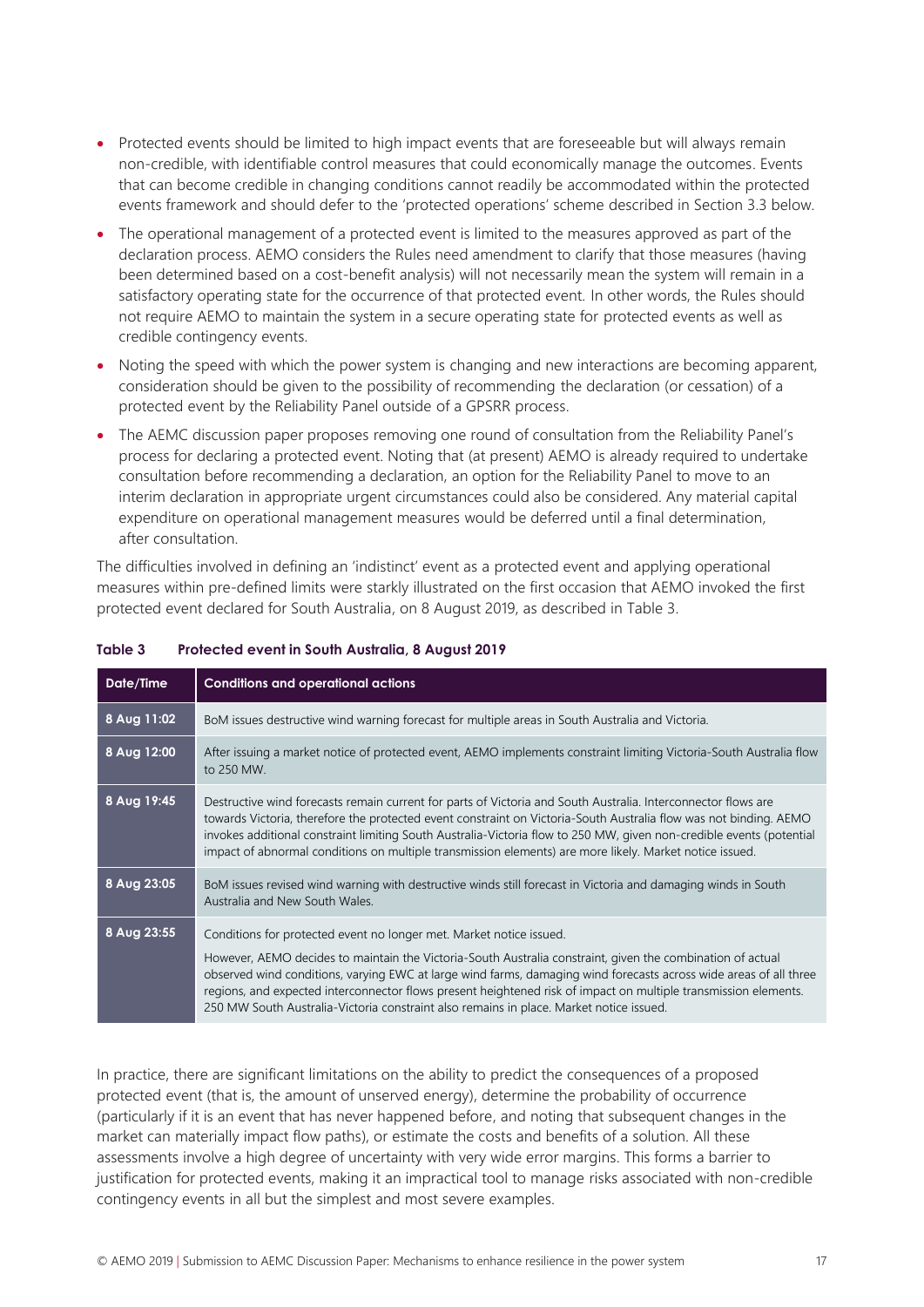The main defences against cascading outage risk are broad-based resilience uplifts that are not event-specific (for example, primary frequency control rule changes, increasing the amount of inertia, maintaining system strength, and frequency droop control) and operator flexibility to respond to abnormal conditions.

## <span id="page-19-0"></span>3.3 Protected operation

AEMO strongly supports the concept of protected operation proposed in the discussion paper, but considers it should be developed as a framework that allows a proportionate operational response to increased threat levels due to abnormal conditions – essentially, **credible** threats to the power system that could result in indistinct events. Conceptually, it would be an option available to AEMO to respond to identified risks that increase the probability of 'indistinct' events impacting the power system, but cannot be managed by existing reclassification constraints because it is not possible to identify specific assets at risk.

AEMO considers this should be a flexible, ongoing measure, and not only for as yet unidentified risks or as an interim measure pending declaration of protected events.

It is neither practical nor desirable to prescribe a complete list of risk circumstances or response measures, or a maximum permitted level of response. Such limits, while an interesting economic exercise, are more likely to cause system failures by preventing operators applying professional judgment drawn from experience and observation of current conditions.

In short, an inflexible set of parameters removes part of the essential role of the independent operator. Power system controllers are then placed in the position of going against their professional judgment or disregarding the Rules.

#### 3.3.1 Recommended resilience measures

AEMO has recently completed a review of the reclassification criteria, which has been workshopped with the NEM Power System Security Working Group (PSSWG). The review specifically included consideration of dispersed events, and recommended a risk-based approach to network resilience.

The draft proposal endorsed by the PSSWG is summarised in [Table 4.](#page-19-1)

#### <span id="page-19-1"></span>**Table 4 PSSWG-endorsed approach to managing distributed risk**

#### **Risks to the power system that cannot be managed by reclassification**

Risks of a wider geographic nature do not lend themselves to [a reclassification] approach. Such risks might include:

- Several transmission lines in the same easement, currently being threatened by a bushfire. Reclassifying all the lines as a single contingency would be operationally impractical (perhaps requiring widespread pre-contingent load shedding). It would be unusual to lose all the circuits simultaneously.
- Severe weather (for example, wind speeds >100 km/h) affecting a significant part of a network, where no single reclassification would manage the whole risk.
- Widespread pollution on insulators (e.g. salt on coastal lines, soot from bushfires).
- Impacts of protection or control system malfunction (including SCADA degradation).
- Solar storms and geomagnetic disturbances (due to severe space weather).
- Solar eclipse.
- Weather forecast uncertainty.
- Other "emerging risks" (as yet unappreciated) which may impact power system security.

Certain risks mentioned above affect a wider geographical area that cannot be effectively managed solely by the reclassification of a non-credible contingency to a credible contingency.

Under such circumstances, AEMO shall adopt a risk-based approach through the application of measures specifically intended to increase network resilience, rather than just a single constraint. Such measures could include (but are not limited to):

- Reducing interconnector flows.
- Increasing FCAS.
- Increasing reactive reserves.
- Restoring transmission equipment on outage;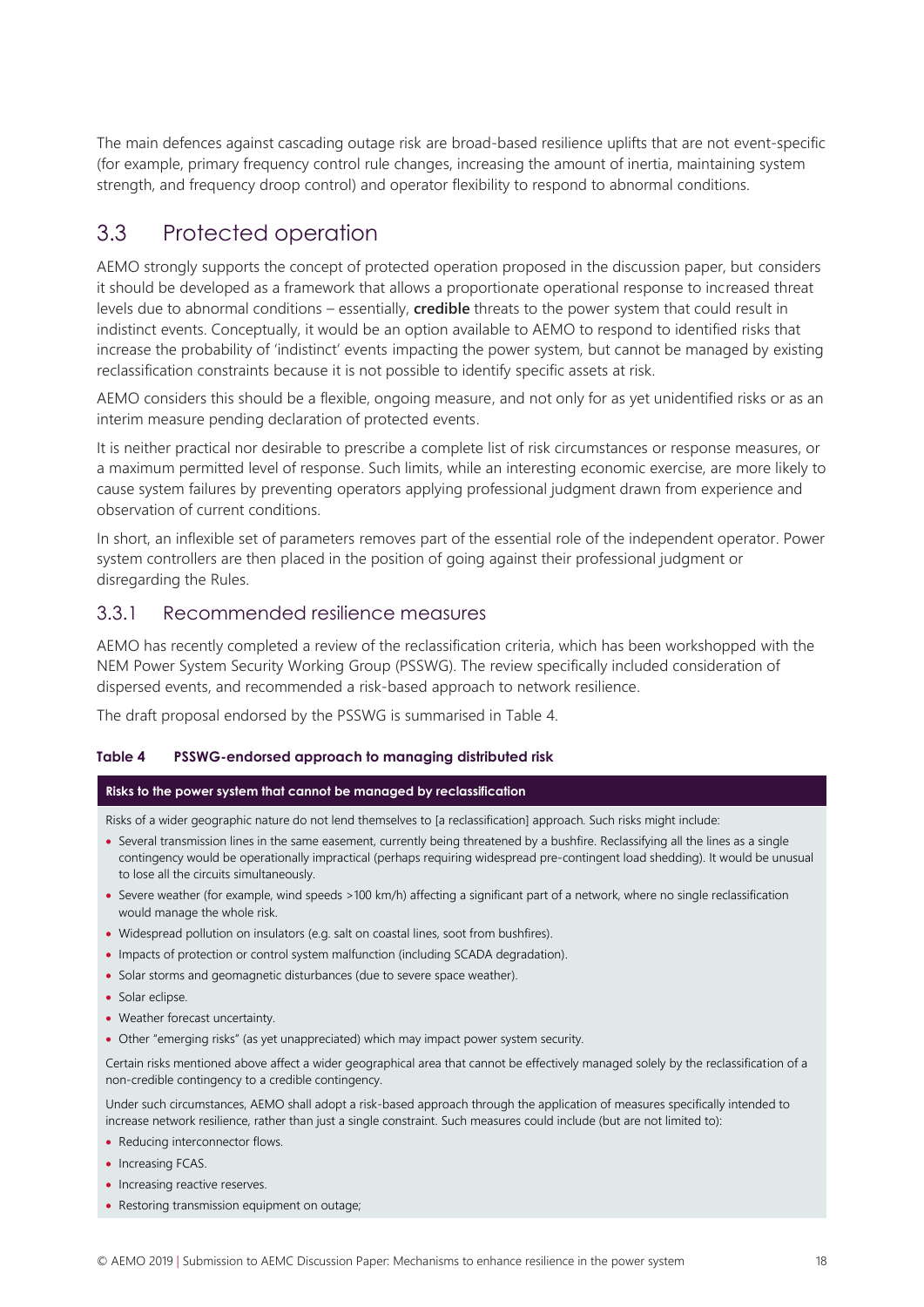#### **Risks to the power system that cannot be managed by reclassification**

- Reducing the largest generation loss in the affected part of the network.
- Reducing flows on heavily-loaded lines.
- Any other measures agreed with the TNSP for increasing resilience (e.g. sectionalising the network to increase the probability of a viable power island remaining post-contingency).

It is appreciated that such measures will not necessarily protect the power system against every possible contingency, and that different measures will be required to manage different circumstances. The main intention is to reduce the probability of a more widespread system incident.

#### 3.3.2 Governance and reporting

AEMO recognises and commits to transparency in operational decision-making.

AEMO already issues market notices whenever it identifies abnormal conditions that have the potential to impact the power system, even if no particular assets at risk can be identified.

In PSSWG discussions about the measures proposed in [Table 4,](#page-19-1) it was proposed that:

- AEMO would issue a market notice if it initiates general resilience measures. The notice would identify the measures put in place and the circumstances giving rise to the need to increase system resilience.
- AEMO would report on the reasons for all such decisions every six months. The report would include an explanation of the factors that AEMO considered relevant, and how effective the measures proved to be.

These transparency measures are commensurate with existing notice and reporting provisions for reclassifications.

#### 3.3.3 Implementation

The regulatory framework necessary to implement this outcome could be achieved by expanding the definition of a contingency event to be capable of applying to any unplanned event that causes a sudden change in the balance of available supply and demand, whether it impacts identified assets or is distributed across multiple assets, including load.

The concept of credible and non-credible contingencies should also be reviewed, moving away from an example-based approach to a definition that is more closely focused on the probability of occurrence. This would be subject to the proviso that under normal conditions AEMO is to keep the power system secure for the largest loss of supply or demand that AEMO considers would result from a single credible contingency event in the NEM (or any region) at any time.

With these revised contingency concepts, it would be possible for the Rules to allow the reclassification criteria (contained in the power system security guidelines) to deal with both distinct and indistinct contingency events that are normally non-credible, but become credible based on abnormal conditions. Once reclassified as credible, the difference would be in the measures applied by AEMO to manage each subset of credible contingency event:

- For credible distinct (identifiable and quantifiable) events, by applying traditional constraint-based measures such that the power system is expected to remain in a satisfactory operating state in accordance with the power system security principles should that event occur.
- For credible indistinct (dispersed and non-quantifiable) events, by taking steps within AEMO's control to increase the resilience of the power system to those events, such that the power system is expected to remain in a satisfactory operating state should those events occur.

This proposal represents a step change away from the way in which contingencies are recognised and addressed in the Rules, but AEMO considers it is a logical step and one that better reflects power system reality. Acknowledging that the changes may present some rule drafting challenges, ultimately AEMO envisages that the outcome could be a relatively simple yet effective regulatory framework for managing power system security.